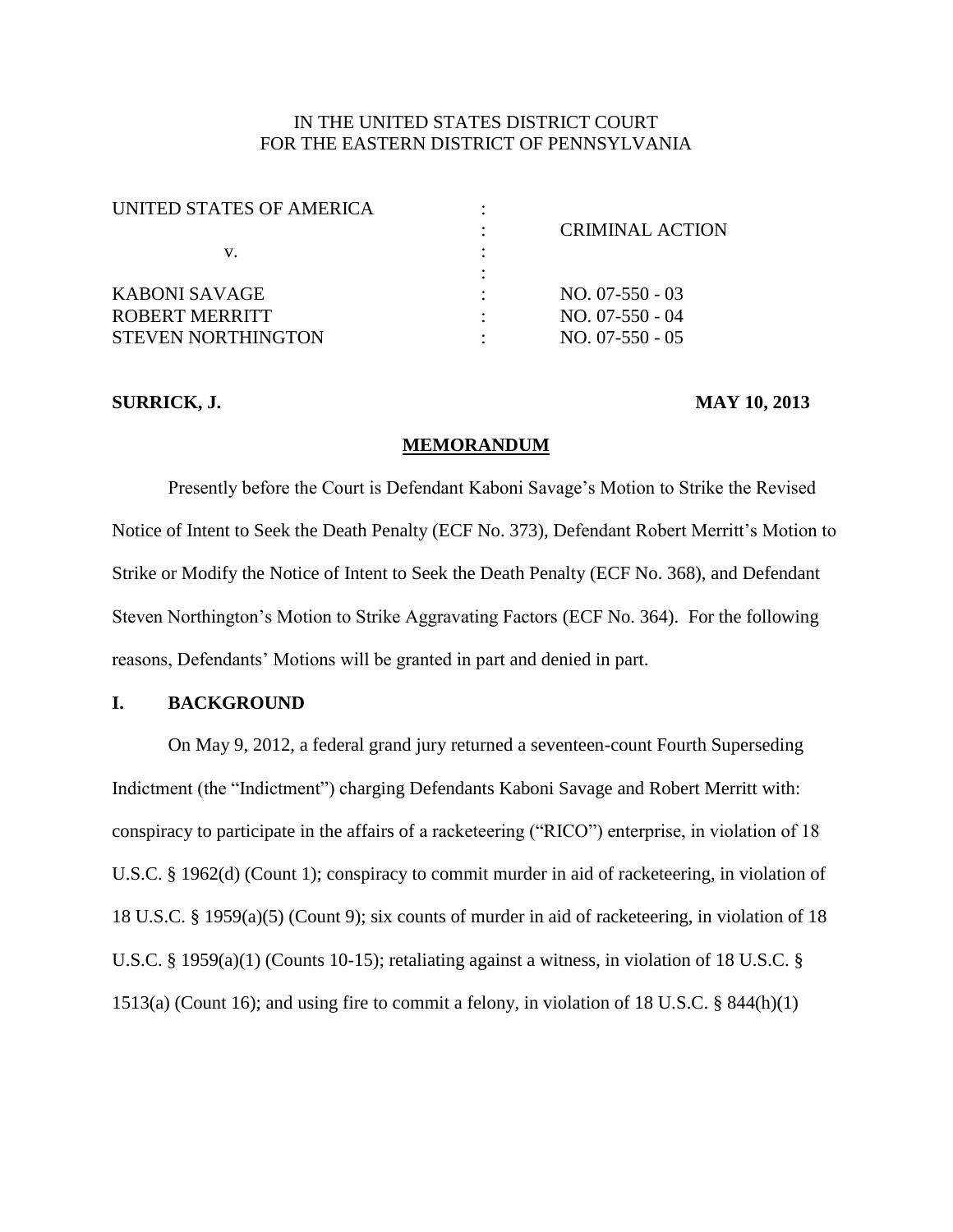(Count 17). (Indictment, ECF No. 480.)<sup>1</sup> In addition to these counts, Kaboni Savage was also charged with six additional counts of murder in aid of racketeering (Counts 2-7). (*Id*.) Defendant Steven Northington was charged with RICO Conspiracy and two counts of murder in aid of racketeering (Counts 5, 7.) Defendants were charged along with Kaboni Savage's sister, Kidada Savage. Defendant Lamont Lewis was also charged in the First Superseding Indictment. The charges against Lewis were disposed of by guilty plea on April 21, 2011. On March 14, 2011, the Government filed a notice of intent to seek the death penalty against Savage (ECF No. 196), Merritt (Merritt NOI, ECF No. 197) and Northington (Northington NOI, ECF No. 198). On February 15, 2012, the Government filed a Revised Notice of Intent with respect to Kaboni Savage. (Savage Rev. NOI, ECF No. 361.) The Government does not seek the death penalty against Kidada Savage.

The charges against Defendants relate to a long-standing RICO conspiracy involving drug trafficking, murder, and witness intimidation. The Government alleges that all four Defendants were members of a regional criminal organization, which was based in North Philadelphia and was known as the Kaboni Savage Organization ("KSO"). From late 1997 through April 2010, members of the KSO conspired and agreed to distribute large quantities of controlled substances, to commit murder and arson, and to tamper with, and retaliate against, witnesses who had testified, or were about to testify, against the racketeering enterprise or its members. It is alleged that the KSO was committed to maintaining, preserving, protecting and

l

<sup>&</sup>lt;sup>1</sup> Defendants' Motions seek relief with respect to the Third Superseding Indictment, which was filed on September 7, 2011 (*see* ECF No. 294.) The Fourth Superseding Indictment is almost identical to the Third Superseding Indictment, except for four minor changes, which include rearranging three covert acts in chronological order, changing the dates of two overt acts, and changing the initials of one cooperating co-conspirator. For purposes of this Memorandum, we will refer to the allegations as they are stated in the Fourth Superseding Indictment.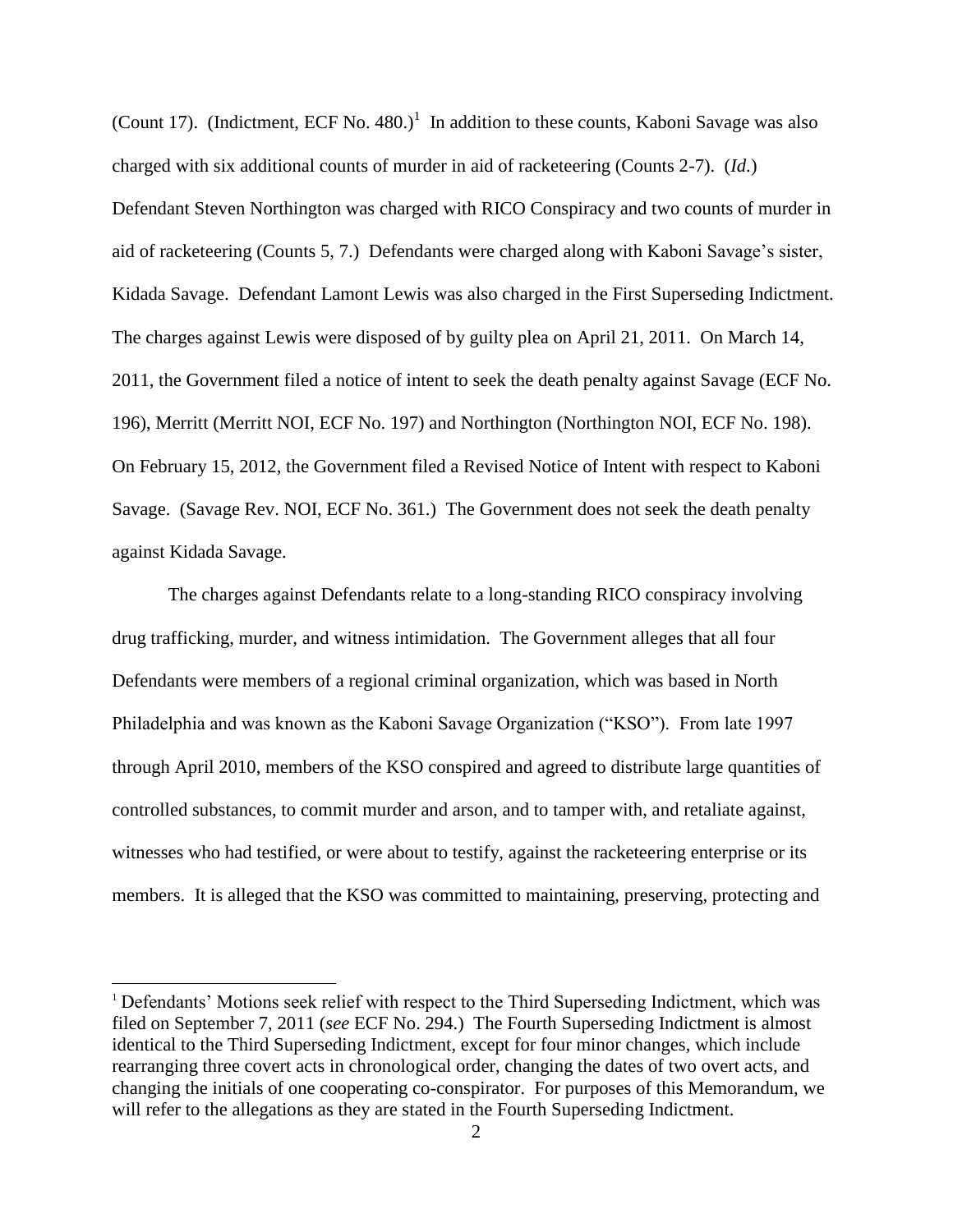expanding its power, territory, and profits by tampering with and retaliating against Government witnesses and their families through the use of threats, intimidation, violence, and murder.

#### **A. Charges Against Kaboni Savage**

The Indictment alleges that, in support of the KSO, Savage murdered Kenneth Lassiter on March 19, 1998 in Philadelphia. (Indictment 38-39.) Over two years later, on September 6, 2000, Savage allegedly directed the murder of Mansur Abdullah "for the purpose of maintaining and increasing position in the enterprise engaged in racketeering activity." (*Id*. at 40.) It is further alleged that, on September 13, 2001, Savage directed Lamont Lewis to murder Carlton Brown in retaliation for Brown's murder of another individual. (*Id*. at 12, 41.) The Indictment further alleges that on February 26, 2003, Savage and Northington murdered Barry Parker in order to eliminate Parker as a drug competitor. (*Id*. at 34, 42.) In addition, on March 14, 2003, Savage allegedly ordered co-conspirator Kareem Bluntly to murder Tyrone Toliver and steal from him. (*Id*. at 16, 43.) Over a year later, on March 1, 2004, Northington, at the direction of Savage, allegedly murdered Tybius Flowers in order to prevent Flowers's attendance and testimony at Savage's trial for the murder of Kenneth Lassiter in the Court of Common Pleas. (*Id.* at 44-45.) Finally, in Counts 10 - 16, the Government alleges that Savage, together with Merritt and Kidada Savage, murdered by way of arson, six members of the family of Eugene Coleman, a cooperating witness who was to testify against Savage at the 2005 drug conspiracy trial before the Honorable Mary A. McLaughlin. (*Id*. at 47-53.) The victims of this firebombing include Marcella Coleman (age 54), Tameka Nash (age 33), Sean Anthony Rodriguez (age 15), Tajh Porchea (age 12), Khadija Nash (age 10), and Damir Jenkins (age 15 months). (*Id*. at 22.)<sup>2</sup>

 $\overline{a}$ 

<sup>&</sup>lt;sup>2</sup> After these alleged murders but prior to the instant Indictment, Savage was convicted of conspiracy to manufacture and distribute cocaine and firearms possession in a related 2005 drug conspiracy case before the Honorable Mary A. McLaughlin. Savage was sentenced to a term of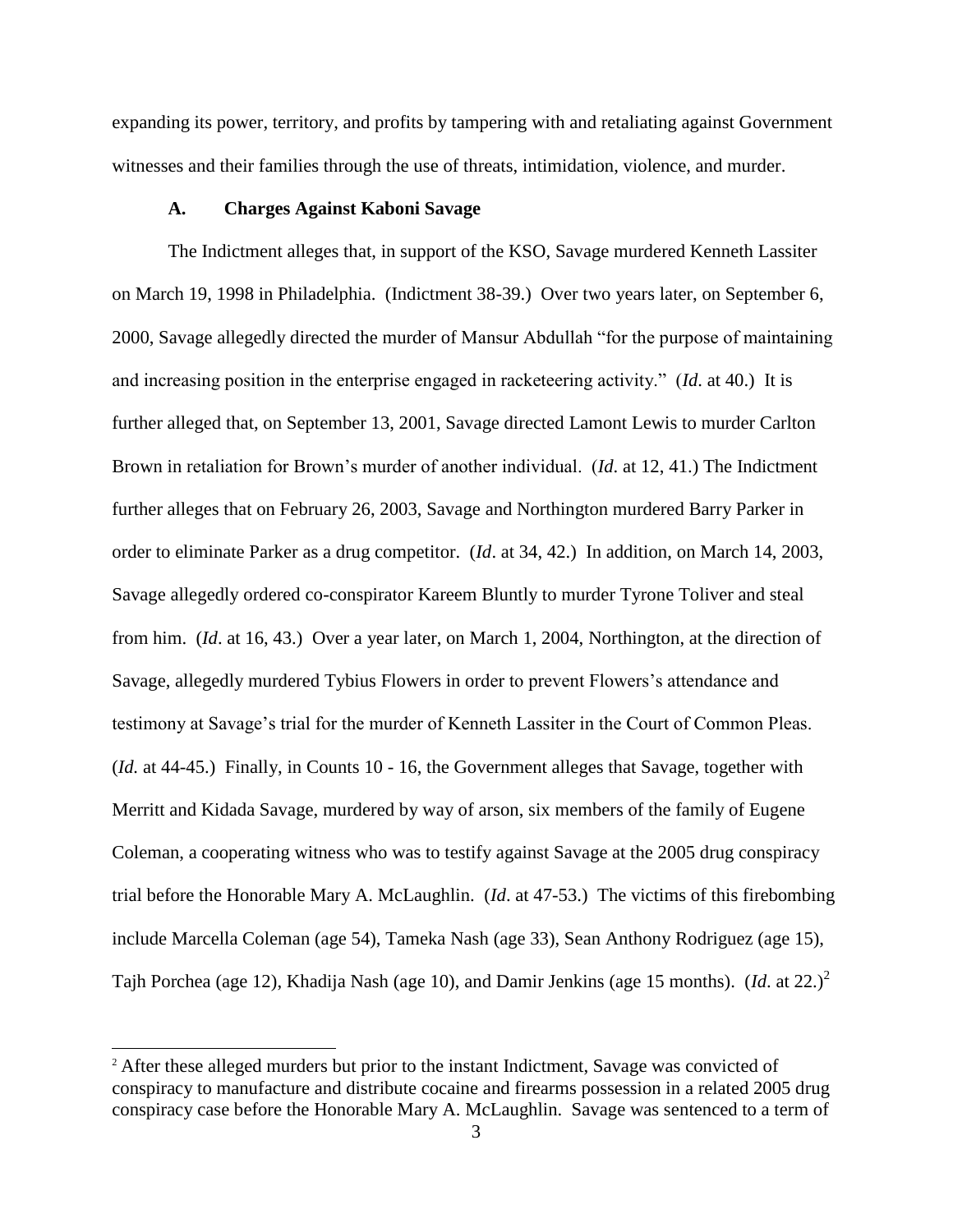In its Revised Notice of Intent with respect to Savage, the Government states that it will seek a sentence of death on the following offenses: (1) murder in aid of racketeering, and aiding and abetting, which resulted in the deaths of Kenneth Lassiter (Count 2), Mansur Abdullah (Count 3), Carlton Brown (Count 4), Barry Parker (Count 5), Tyrone Tolliver (Count 6), Tybius Flowers (Count 7), Marcella Coleman (Count 10), Tameka Nash (Count 11), Sean Anthony Rodriguez (Count 12), Tajh Porchea (Count 13), Khadija Nash (Count 14), and Damir Jenkins (Count 15); and (2) retaliating against a witness, victim or informant, which resulted in the deaths of the Coleman family (Count 16). (Savage Rev. NOI 1-2.)<sup>3</sup> Incorporating the Indictment's Notice of Special Findings listed in Count 1, the Government seeks to prove the following statutory aggravating factors enumerated 18 U.S.C. § 3592(c) against Savage: (1) previous conviction for a serious federal drug offense; (2) creation of a grave risk of death to additional persons; (3) substantial planning and premeditation; (4) commission of the offense for pecuniary gain; (5) procurement of the offense by payment; (6) commission of the offense in an especially heinous, cruel, or depraved manner that involved torture or serious physical abuse to the victim; (7) commission of the offense upon a victim particularly vulnerable due to youth; (7) and (8) intentional killing and attempted killing of more than one person in a single criminal episode. (*Id*. at 3-4.) In addition, the Government intends to introduce evidence of the following non-statutory aggravating factors against Savage: (1) victim impact evidence; (2) future dangerousness of the defendant; (3) contemporaneous conviction for another killing; and (4) obstruction of justice.

 $\overline{\phantom{a}}$ 

thirty years imprisonment. Northington was also named in the indictment and found guilty. He was sentenced to a term of approximately twenty years in imprisonment.

<sup>&</sup>lt;sup>3</sup> The Revised Notice of Intent against Savage also includes the offense of tampering with a witness (Count 8). Count 8 has been dismissed and is no longer a viable justification to seek the death penalty against Savage.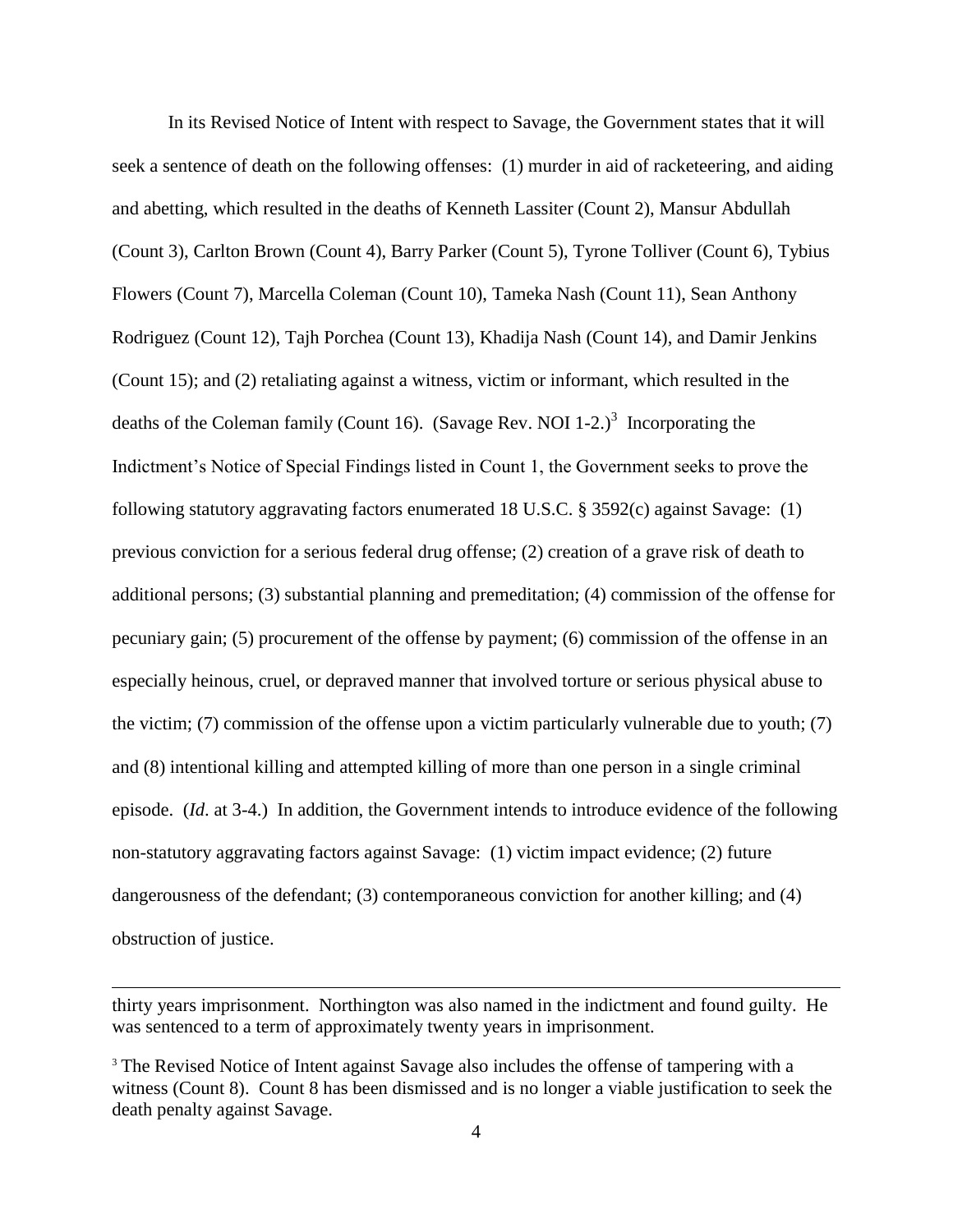## **B. Charges Against Robert Merritt**

In its Notice of Intent with respect to Merritt, the Government states that it will seek a sentence of death on the following offenses: (1) murder in aid of racketeering, and aiding and abetting, which resulted in the deaths of Marcella Coleman (Count 10), Tameka Nash (Count 11), Sean Anthony Rodriguez (Count 12), Tajh Porchea (Count 13), Khadija Nash (Count 14), and Damir Jenkins (Count 15); and (2) retaliating against a witness, victim or informant, which resulted in the deaths of the Coleman family (Count 16). (Merritt NOI 1-2.) The Government seeks to prove the following statutory aggravating factors enumerated 18 U.S.C. § 3592(c) against Merritt: (1) grave risk of death to additional persons; (2) heinous, cruel, or depraved manner that involved torture or serious physical abuse to the victim; (3) pecuniary gain; (4) substantial planning and premeditation; (5) conviction for two felony drug offenses; (6) vulnerability of victim; and (7) multiple killings or attempted killings in a single criminal episode. (*Id*. at 3-4.) In addition, the Government intends to introduce evidence of the following non-statutory aggravating factors against Merritt: (1) victim impact evidence; (2) future dangerousness of the defendant; and (3) obstruction of justice. (*Id*. at 4-5.)

## **C. Charges against Steven Northington**

l

The Indictment alleges that, in support of the KSO, Defendant murdered Barry Parker and Tybius Flowers. (*Id.* at 42, 44-45.)<sup>4</sup> In its Notice of Intent with respect to Northington, the Government contends that a sentence of death is justified based on the charge of murder in aid of racketeering activity related to the death of Tybius Flowers (Count 7). (Northington NOI 1.)<sup>5</sup>

 $4$  Northington is presently serving a sentence of life in prison for the murder of Barry Parker.

 $<sup>5</sup>$  The Notice of Intent filed against Northington also stated that a sentence of death would be</sup> sought based on Count 8, which charged tampering with a witness resulting in the death of Tybius Flowers. However, since Count 8 was dismissed, it can no longer be a basis to seek the death penalty against Northington.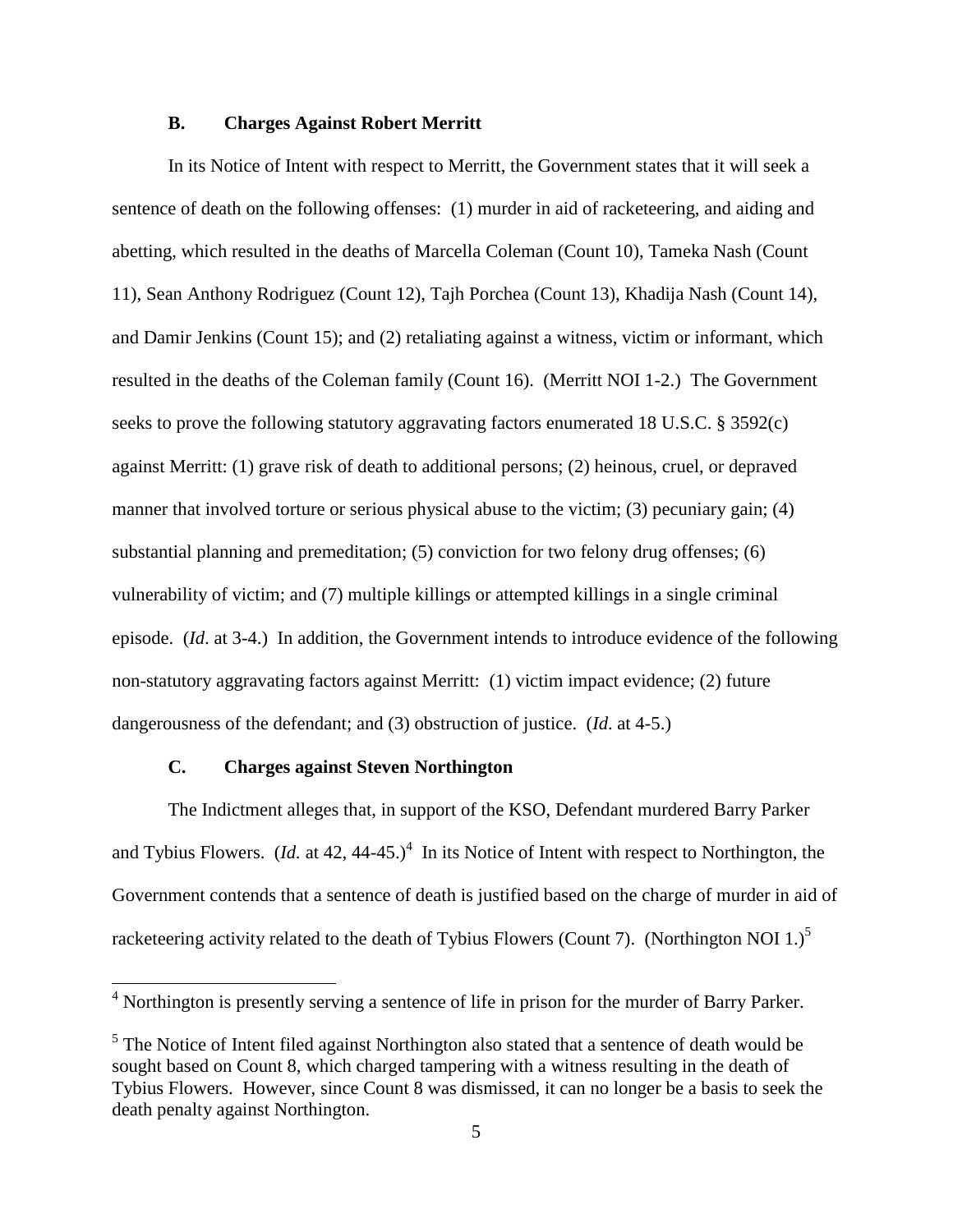Incorporating the Indictment's Notice of Special Findings listed in Count 1, the Government will endeavor to prove the following statutory aggravating factors: (1) previous conviction of offense for which a sentence of death or life imprisonment was authorized; (2) creation of a grave risk of death to additional persons; (3) substantial planning and premeditation; and (4) conviction for serious federal drug offenses. (*Id.* at 2.) In addition, the Government intends to introduce evidence of non-statutory aggravating factors, namely: (1) victim impact evidence; and (2) future dangerousness of the defendant.

#### **D. Procedural History**

 $\overline{\phantom{a}}$ 

On February 17, 2012, Northington filed a Motion to Strike Aggravating Circumstances or in the Alternative to Compel Discovery. (Northington Mot., ECF No. 364.) On February 20, 2012, Merritt filed his Motion to Strike or Modify the Notice of Intent to Seek the Death Penalty. (Merritt Mot., ECF No. 368.) On February 21, 2012, Savage filed a Motion to Strike the Revised Notice of Intent to Seek the Death Penalty. (Savage Mot., ECF No. 373.) On April 16, 2012, the Government filed an Omnibus Response to these Motions and other motions challenging the death penalty on constitutional grounds. (Gov't's Resp., ECF No.  $467.$ )<sup>6</sup>

On December 3, 2012, Savage filed a letter with the Court concerning one aspect of his Motion: the request for informational outlines from the Government to support the statutory and non-statutory aggravating factors set forth in the Notice of Intent. (ECF No. 775.) At a hearing held on December 17, 2012, counsel for Savage, Merritt, and Northington presented additional argument on their request for informational outlines. (*See* ECF No. 859 (on file with Court).) Counsel for Savage presented additional arguments in support of his request to strike the

<sup>&</sup>lt;sup>6</sup> In addition to challenging aggravating factors contained in the Notice of Intent, Merritt's Motion raises arguments challenging the death penalty on various other constitutional grounds. This Memorandum addresses the challenges to the aggravating factors only. Merritt's other constitutional arguments will be addressed separately.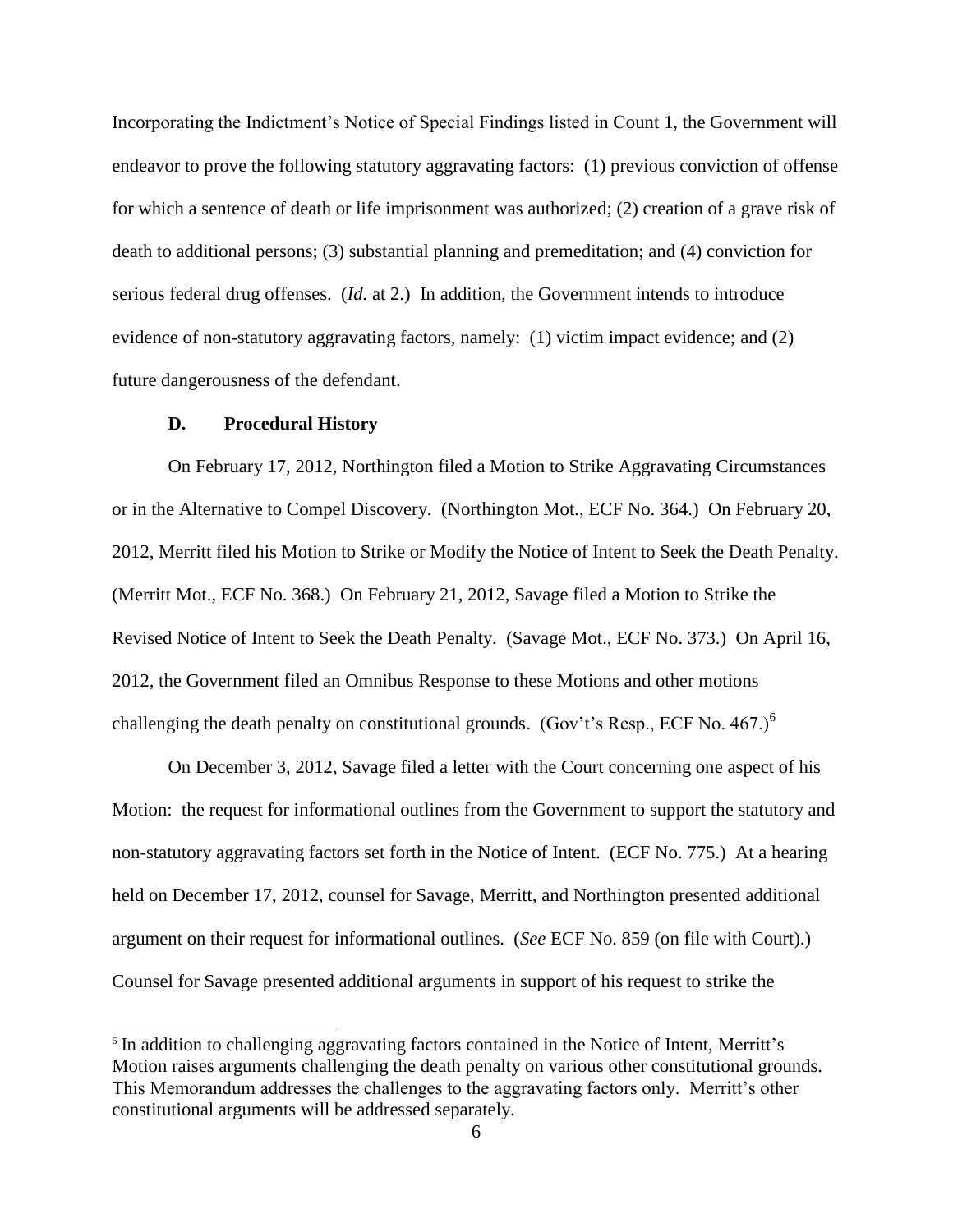aggravating factors from the Revised Notice of Intent in a letter addressed to the Court dated May 5, 2013. (*see* ECF No. 1296.)

Trial of Defendants began on February 4, 2013. To the extent a sentencing phase is needed, it will commence immediately following the jury's verdict with respect to Defendants' guilt or innocence.

## **II. DISCUSSION**

 $\overline{\phantom{a}}$ 

## **A. Parties' Contentions**

Defendants move to strike the Notices of Intent to seek the death penalty against them on two principle grounds. First, Defendants argue that the Notices should be dismissed because the Indictment is inconsistent with the Fifth Amendment. (Savage Mot. 17; Merritt Mot. 54-56.) Specifically, Defendants contend that their Fifth Amendment rights were violated because the grand jury was unaware when it returned the "special findings" section of the Indictment that the consequence would expose Defendants to a capital prosecution. Second, Defendants contend that the Notices of Intent fail to provide adequate notice required by the Federal Death Penalty Act ("FDPA"), 18 U.S.C. §§ 3591, *et seq*. Specifically, Defendants argue that the Notices fail to plead the required mental state and the aggravating factors with sufficient specificity to permit Defendants to prepare their defense in a capital sentencing.<sup>7</sup> Defendants seek to strike certain of the aggravating factors on the grounds that they fail to allege any factual basis to support them, or are vague, duplicative, unascertainable, irrelevant, or unfairly prejudicial. (Savage Mot. 23- 24; Merritt Mot. 74.) In the alternative, Defendants request that the Government provide additional information in the form of an offer of proof or "informational outline" to support each of the deficient statutory and non-statutory aggravating factors.

<sup>7</sup> Only Savage contends that the required mental state is not alleged with adequate specificity. Merritt concedes this aspect of the Indictment and takes issue only with the notice of aggravating factors.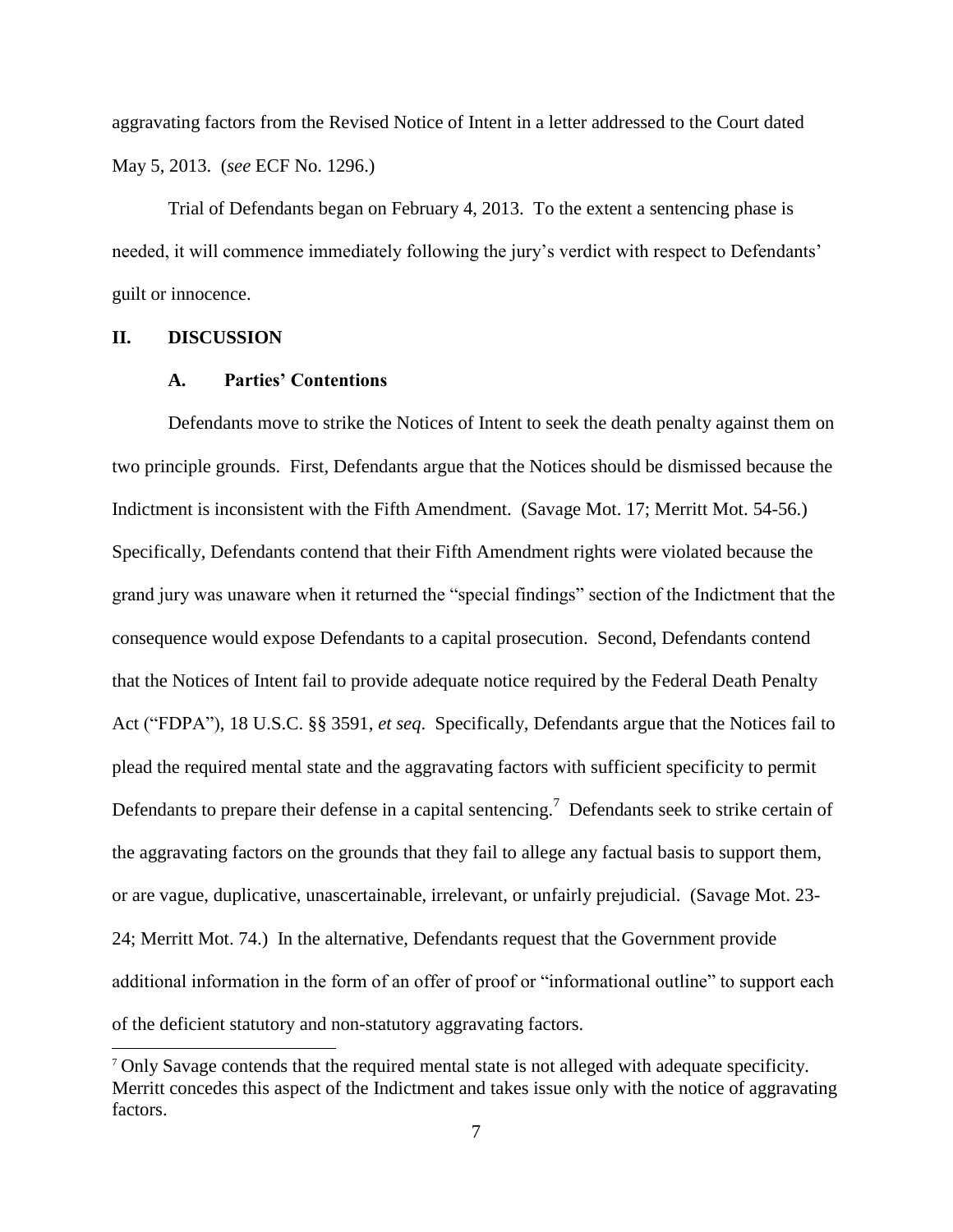With respect to Defendant's Fifth Amendment arguments, the Government responds that it is not constitutionally required to inform the grand jury that the death penalty is a possible consequence of returning the special findings in the Indictment. (Gov't's Resp. 34-35.) The Government also argues that the Notices of Intent provide sufficient notice in accordance with the FDPA. (*Id*. at 49-50.) Specifically, the Government contends that the FDPA mandates notice of the aggravating factors upon which the Government will rely, but does not require detailed evidence to support each of the factors. (*Id*. at 50.) To the extent that the Court determines that further disclosure is required, the Government submits that providing an informational outline is preferable to holding an evidentiary hearing.

#### **B. Legal Framework**

## 1. *Structure of Capital Sentencing*

The FDPA sets forth the findings that a jury must make during the penalty phase of a capital case. First, the jury must determine whether the defendant is eligible for the death penalty, by deciding whether the Government has proven beyond a reasonable doubt (1) the defendant is eighteen years or older, (2) that the defendant acted with the requisite intent pursuant to 18 U.S.C. § 3591(a), and (3) the existence of one statutory aggravating factor. *See* 18 U.S.C. §§ 3591(a), 3592(c), 3593(c), (e); s*ee also Tuilaepa v. California*, 512 U.S. 967, 971 (1994). If the jury determines that the defendant is eligible, then in a separate hearing, the same jury must consider whether the death penalty should be imposed after balancing all of the statutory and non-statutory aggravating factors and the mitigating factors. *United States v. Natson*, 444 F. Supp. 2d 1296, 1309 (M.D. Ga. 2006). Specifically, the jury is charged with considering "whether all the aggravating factor or factors found to exist sufficiently outweigh all the mitigating factor or factors found to exist to justify a sentence of death, or, in the absence of a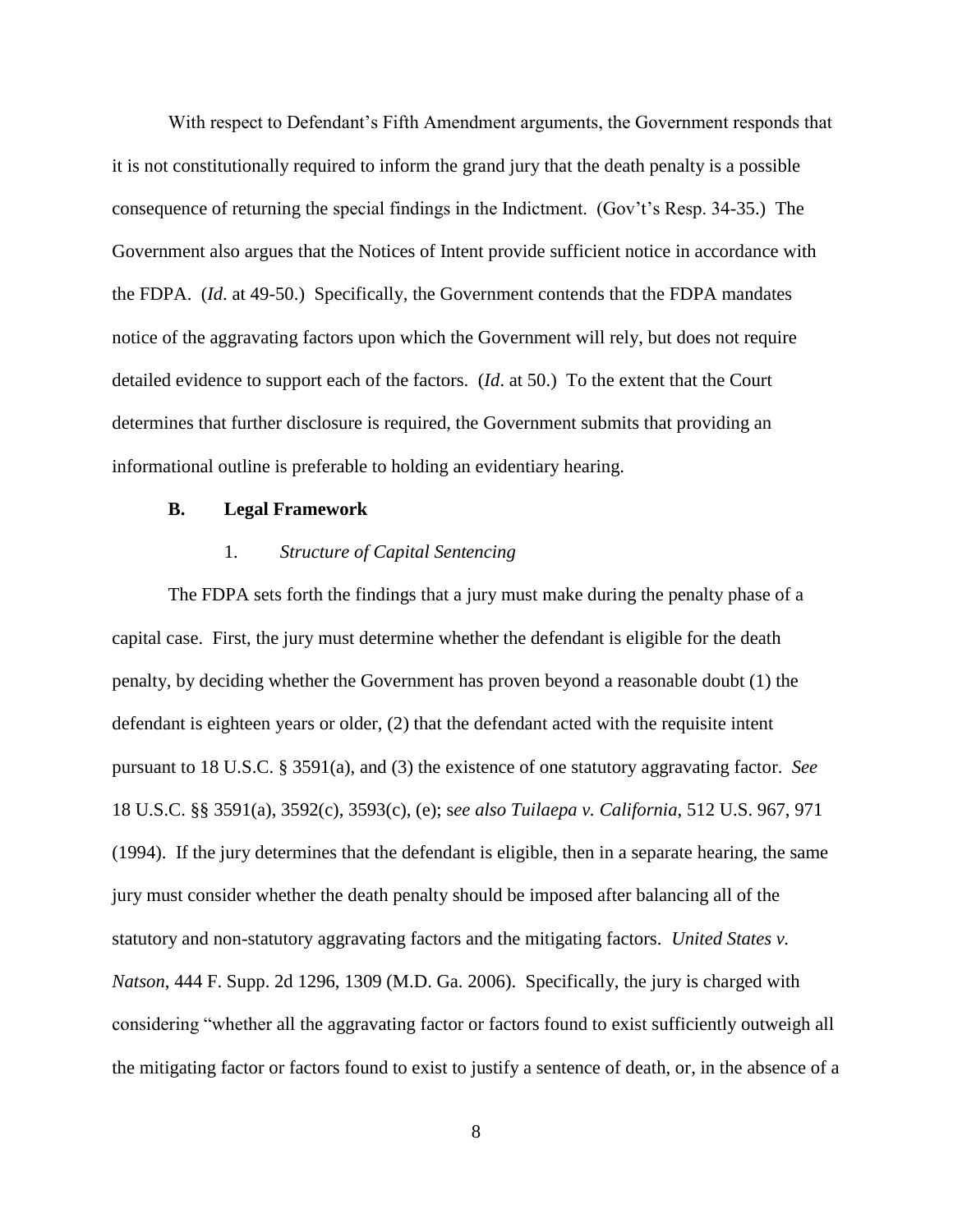mitigating factor, whether the aggravating factor or factors alone are sufficient to justify a sentence of death." 18 U.S.C. § 3593(e). The jury's determination as to whether a defendant should be sentenced to death or to life imprisonment must be unanimous. *Id.* at § 3593(c). On the other hand, an individual juror may consider any mitigation factor if found by a preponderance of the evidence, regardless of whether all jurors agree that the mitigating factor has been proven. *Id*. at § 3593(d).

## 2. *The Notice of Intent and Aggravating Factors*

The FDPA requires the Government to give notice to a defendant charged with a capital crime (1) "stating that the government believes that the circumstances of the offense are such that, if the defendant is convicted, a sentence of death is justified . . . and that the government will seek the sentence of death" and (2) "setting forth the aggravating factor or factors that the government, if the defendant is convicted, proposes to prove as justifying a sentence of death." 18 U.S.C. § 3593(a). Section 3592(c) of the FDPA lists sixteen statutorily-enumerated aggravating factors for homicide offenses that the Government may allege in support of a death sentence. The section also provides that the jury "may consider whether any other aggravating factor for which notice has been given exists." *Id*. at § 3592(b). Aggravating factors provided for in the Notice of Intent that do not fall under any of the specifically enumerated categories but are rather alleged pursuant to this catchall provision are referred to as non-statutory aggravating factors.

Aggravating factors serve many functions in a capital sentencing. They "focus the jury's attention on the particular facts and circumstances pertinent to each defendant found guilty of an offense punishable by death in the context of mitigating factors unique to him as an individual human being." *United States v. McVeigh*, 944 F. Supp. 1478, 1488 (D. Colo. 1996). They also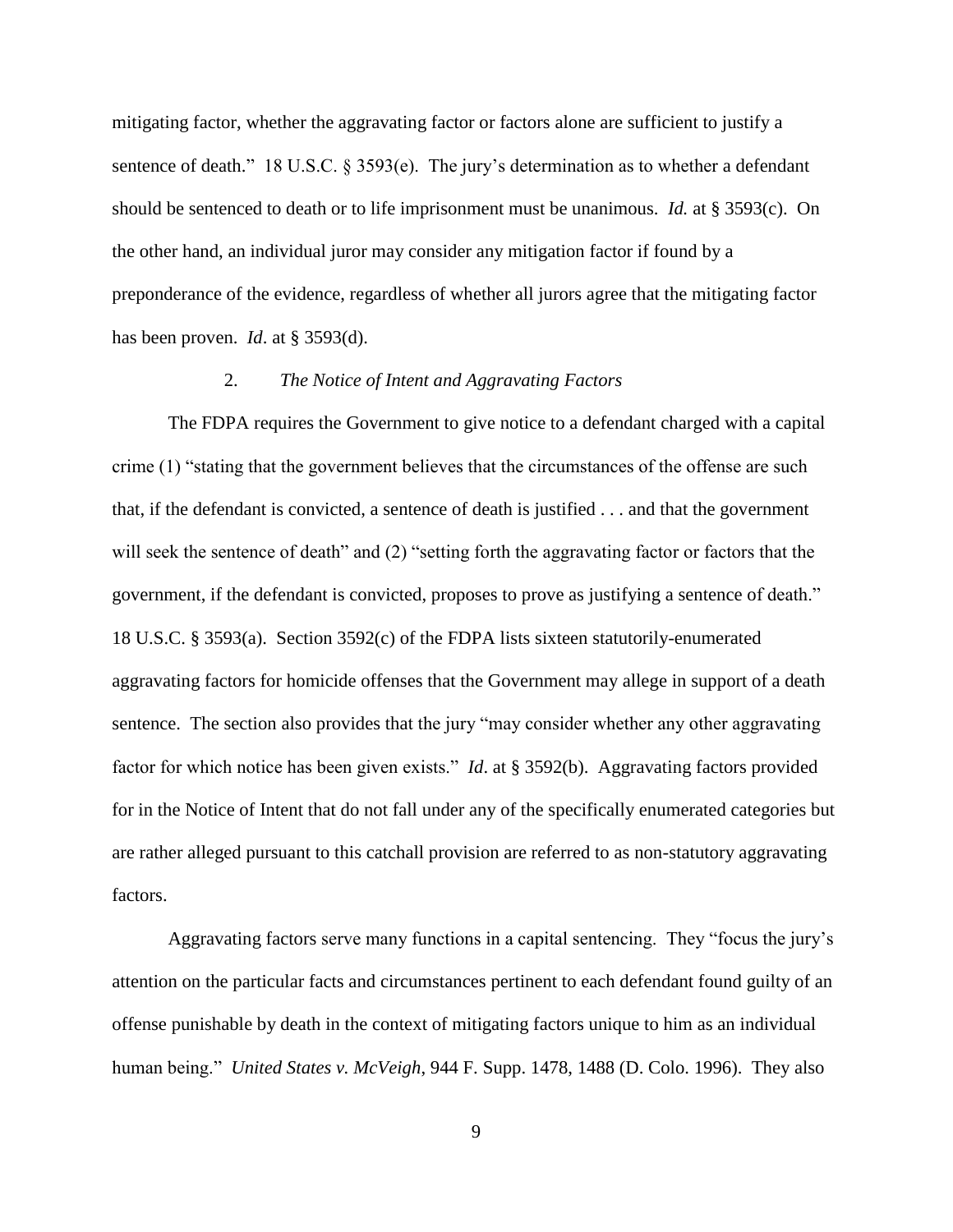serve to enable the jury to distinguish between those defendants who deserve capital punishment from those who do not. *Arave v. Creech*, 507 U.S. 463, 474 (1993). Aggravating factors ensure that due process is protected by assisting a defendant in preparing to defend against imposition of a capital sentence. In this regard, they reveal how the Government intends to "channel the sentencer's discretion" by providing a framework from which a defendant may structure a defensive strategy.

In order to pass constitutional muster, an aggravating factor must meet two requirements. First, the aggravating factor must not be constitutionally vague. *United States v. Minerd*, 176 F. Supp. 2d 424, 437 (W.D. Pa 2001) (citing *Tuilaepa*, 512 U.S. at 972). Second, the aggravating factor must not be unconstitutionally overbroad in that it must not apply to every defendant convicted of murder. *Id*. (citing *Tuilaepa*, 512 U.S. at 972). With respect to the vagueness inquiry, "[a]n aggravating factor may not be so indeterminate that it effectively leaves jurors with unbridled discretion." *United States v. Runyon*, 707 F.3d 475, 502 (4th Cir. 2013). The process during both the eligibility phase and the penalty phase must be "neutral and principled so as to guard against bias or caprice in the sentencing decision." *Tuilaepa*, 512 U.S. at 973. A district court has substantial discretion in determining whether an aggravating factor is constitutionally vague. *Id*. The Supreme Court has explained that an aggravating factor is not unconstitutionally vague if it has some "'common-sense core [] meaning . . . that criminal juries should be capable of understanding.'" *Id*. (quoting *Jurek v. Texas*, 428 U.S. 262, 279 (1976) (White, J., concurring in judgment)). A jury must be provided a limiting or narrowing definition of the aggravating factor. *Minerd*, 176 F. Supp. 2d at 437 (citing *Walton v. Arizona*, 497 U.S. 639, 653-54 (1990)). With respect to the overbreadth analysis, "[a]n aggravator is unconstitutionally overbroad 'if the sentencer fairly could conclude that [the] aggravating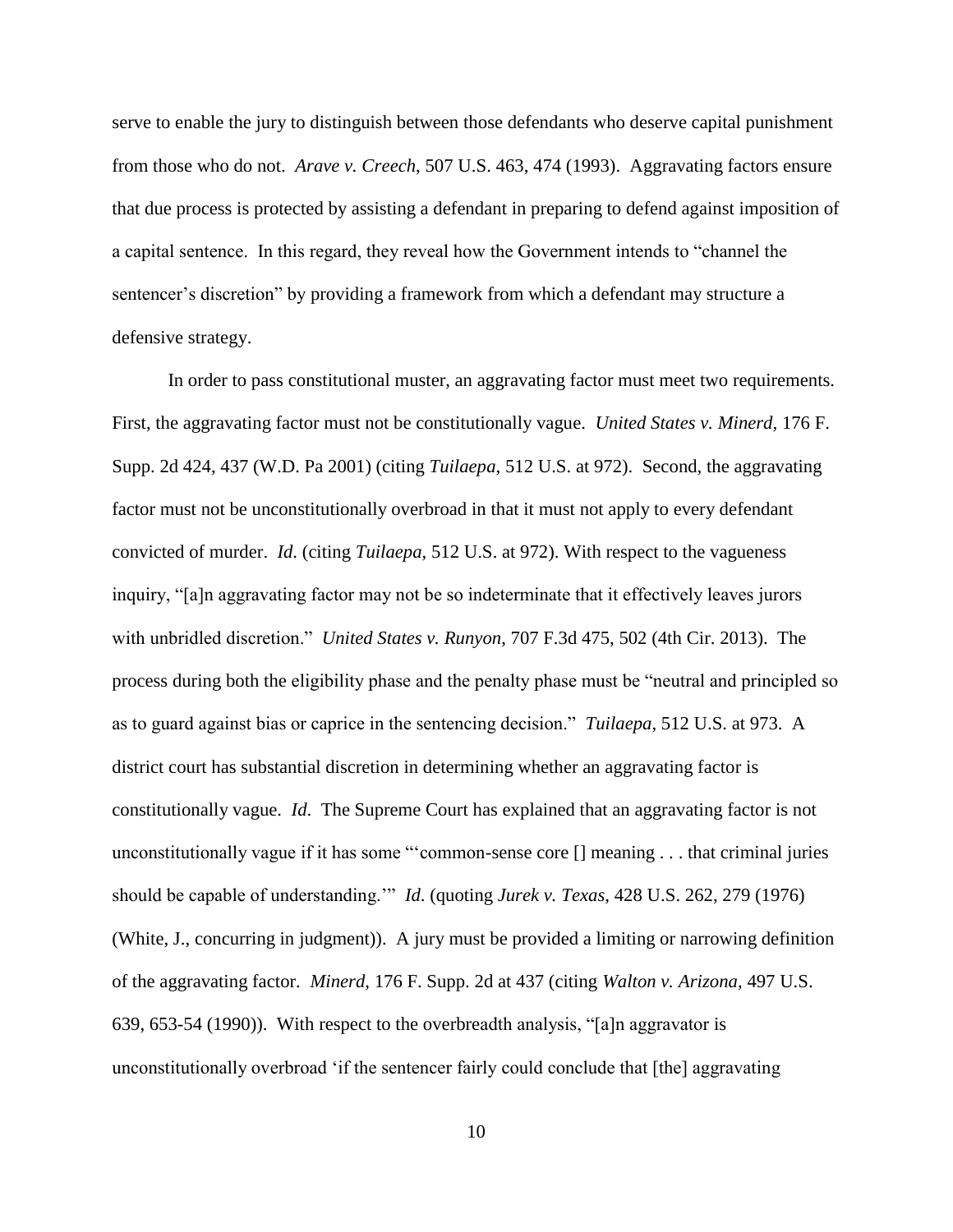circumstance applies to *every* defendant' eligible for the death penalty, such that the factor fails to sufficiently narrow the class of offenders who may receive that punishment." *Runyon*, 707 F.3d at 503 (quoting *Arave*, 507 U.S. at 474) (emphasis in original). Put simply, an aggravating factor must not apply to every defendant eligible for the death penalty. *Jones v. United States*, 527 U.S. 373, 401 (1999).

In exercising its gatekeeping function with respect to capital sentencing proceedings, a district court is empowered to preclude the Government from offering evidence in support of aggravating factors to the extent the court determines that constitutional rights would be violated. District courts have the discretion in determining whether the Government must provide greater specificity to support the factors outlined in its Notices of Intent. *See Minerd*, 176 F. Supp. 2d at 448-49; *see also United States v. Catalan Roman*, 376 F. Supp. 2d 108, 112 (D.P.R. 2005) (observing that Congress left the fashioning of the penalty phase procedure, including issues of disclosure, to the courts).

## **C. Defendants' Fifth Amendment Rights Were Not Violated**

The Indictment Clause in the Fifth Amendment states that "no person shall be held to answer for a capital, or otherwise infamous crime, unless on a presentment or indictment of a Grand Jury." U.S. Const. amend. V. Defendants argue that their Fifth Amendment rights were violated because the grand jury that returned the Indictment was not informed that the consequence of returning the special findings was that Defendants would potentially face the death penalty. Defendants contend that "[b]y not informing the jury that it was returning an indictment charging a capital offense, and misinforming the grand jury about who determines punishment in a federal capital case, the government turned the proceeding into a sham – one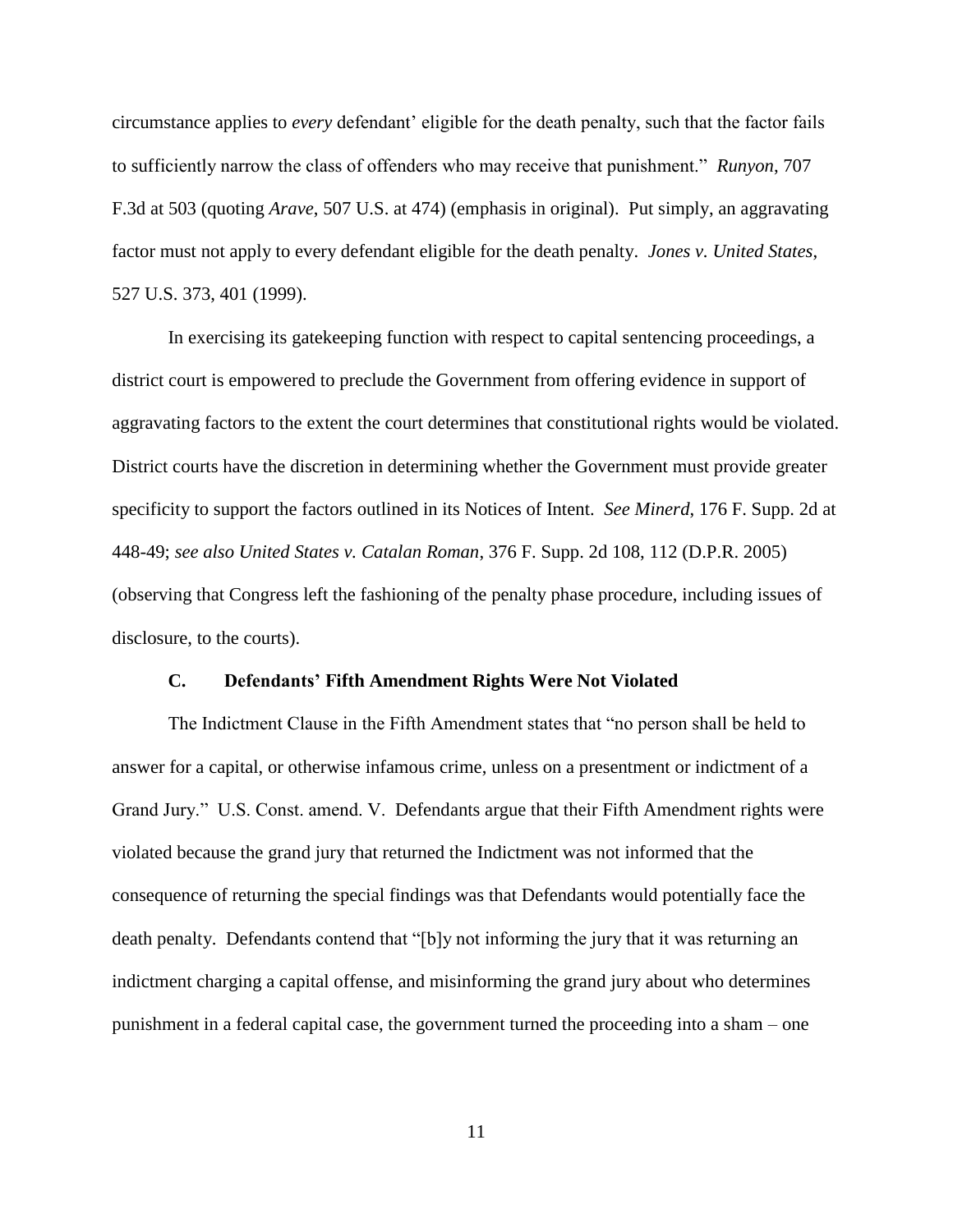that gave the appearance of complying with the Fifth Amendment, but that deprived [Defendants] of [their] constitutional and statutor[y] rights." (Savage Mot. 19.)

Defendants cite no recent authority to support their contention that the Indictment Clause requires a grand jury to be informed that its special findings might make Defendants eligible for the death penalty. Indeed, this argument has been raised and rejected on numerous occasions. *See, e.g*.,*United States v. Williams*, No. 08-70, 2013 U.S. Dist. LEXIS 45323, at \*43 (M.D. Pa. Mar. 29, 2013) (holding that the grand jury "was able to fulfill its constitutional role in determining whether probable cause existed to charge defendant with the crimes in the indictment without consideration of the possible sentences"); *United States v. Troya*, No. 06- 80171, 2008 U.S. Dist. LEXIS 71525, at \*19-20 (S.D. Fla. Sept. 22, 2008) (finding no requirement that the grand jury be informed as to the ultimate punishment); *Natson*, 444 F. Supp. 2d at 1305 (finding that "since neither the Fifth or Sixth Amendments required the Indictment to include the ultimate punishment sought for the offenses, no reason existed for the grand jury to even know what that punishment may be"); *United States v. Haynes*, 269 F. Supp. 2d 970, 981 (W.D. Tenn. 2003) (rejecting the defendant's attempt to "extend the meaning of the Indictment Clause beyond its Constitutional limits"); *United States v. Matthews*, 246 F. Supp. 2d 137, 147 (N.D.N.Y 2002).

Defendants' argument reveals their misunderstanding of the role of the grand jury. "Grand juries do not make findings or recommendations concerning punishment or sentencing and such consideration should not influence their decision. It is for the petit jury to make that determination." *Williams*, 2013 U.S. Dist. LEXIS 45323, at \*43 (quoting *Matthews*, 246 F. Supp. 2d at 147). "[R]ather, the grand jury check on prosecutorial power stems from its independent *factual* determination of the existence of probable cause for the essential elements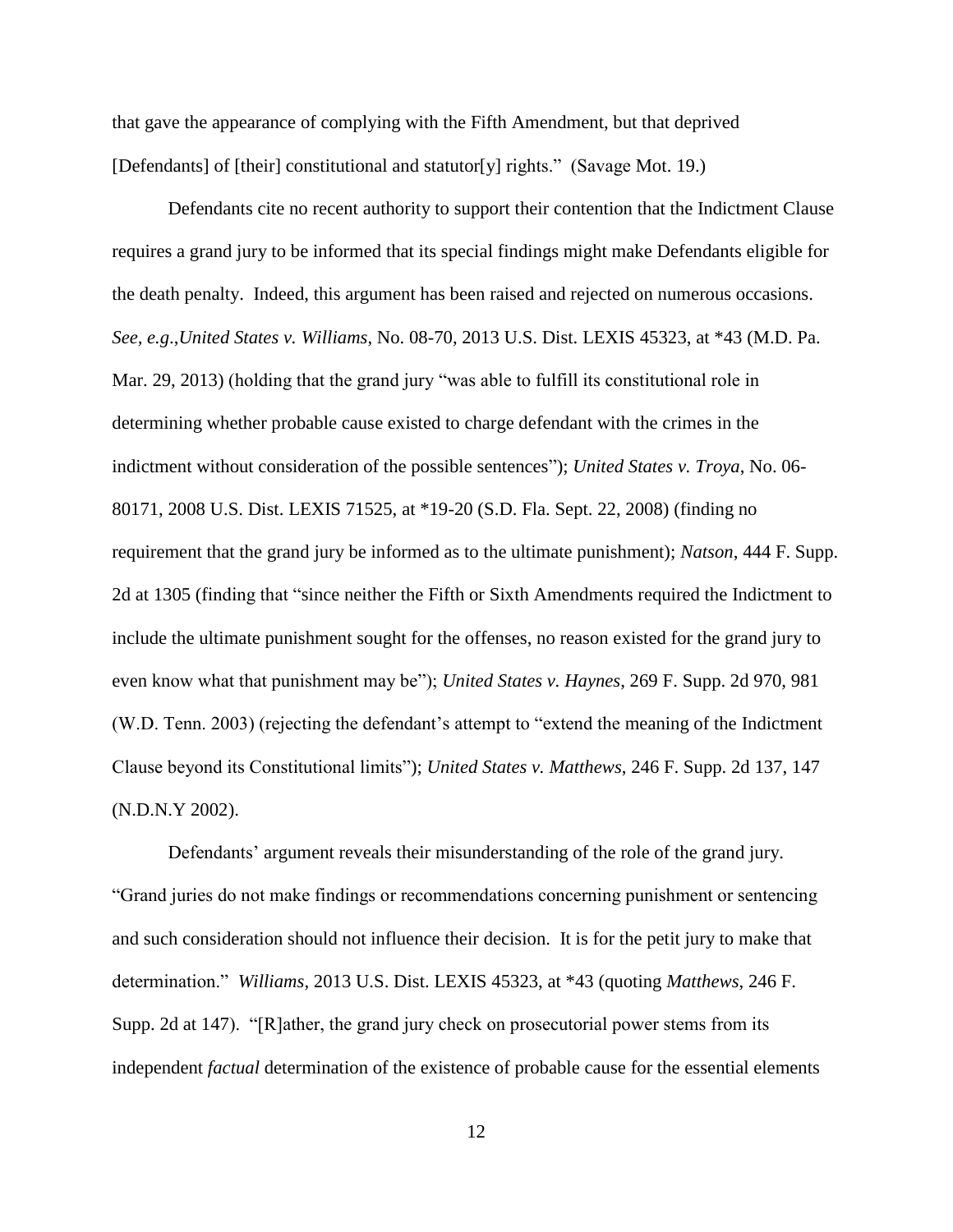of the charged offense." *Haynes*, 269 F. Supp. 2d at 981 (emphasis in original); *see also Matthews*, 246 F. Supp. 2d at 147 ("The role of the grand jury simply 'is to investigate possible crimes against the sovereign so that it can make a judgment whether a trial on specific charges is necessary.'") (quoting *United States v. Suleiman*, 208 F.3d 32, 39 (2d Cir. 2000)). Defendants' argument that their Fifth Amendment rights have been violated is rejected.

## **D. Aggravating Factors Alleged Against Defendant Merritt**

Merritt seeks to strike three statutory aggravating factors and one non-statutory aggravating factor. The statutory aggravating factors include (1) heinous, cruel, or depraved manner of committing the offense, (2) substantial planning and premeditation, and (3) vulnerability of the victims.<sup>8</sup> The non-statutory aggravating factor Defendant Merritt requests be stricken from the notice of intent is victim impact.

## *1. Especially heinous, cruel or depraved manner of committing offense*

The FDPA states that when considering whether a sentence of death is justified, the jury may consider whether "[t]he defendant committed the offense in an especially heinous, cruel, or depraved manner in that it involved torture or serious physical abuse to the victim." 18 U.S.C. §  $3592(c)(6)$ . The Notice of Intent filed with respect to Merritt merely recites this statutory language. Merritt contends that this factor is unconstitutionally vague unless it is accompanied by a proper limiting instruction. (Merritt Mot. 78-79.) Specifically, Defendant argues that, consistent with federal precedent, so long as the jury is informed that commission of the offense must have involved torture of serious physical abuse, the aggravating factor does not otherwise raise constitutional problems. (*Id*. at 78 & n.4 (citing cases).) His challenge is thus not to the constitutionality of the aggravating factor, but rather to the sufficiency of the evidence

 $\overline{\phantom{a}}$ 

<sup>&</sup>lt;sup>8</sup> All of the aggravating factors that Merritt challenges are alleged with respect to Counts 10-16. These counts charge murder in aid of racketeering of the Coleman family members (Counts 10- 15), and retaliation against a witness, for the arson murders (Count 16).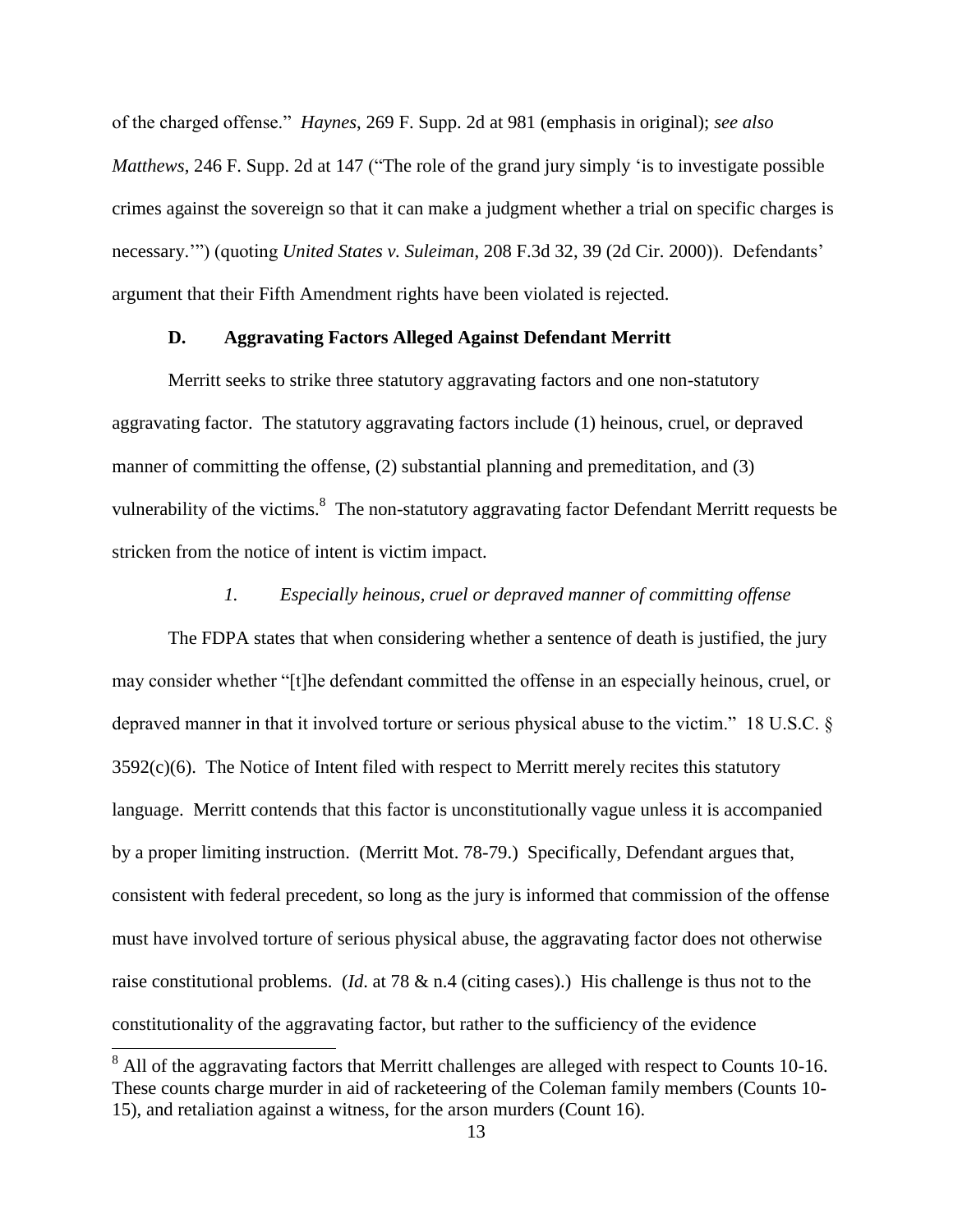supporting it. Merritt claims that the Government's evidence on the arson murders, including the post-mortem examinations of the arson victims, does not support the inference that the victims were tortured or subjected to serious physical abuse prior to their deaths. (*Id*.) On this point, Merritt request that the Government provide an outline of proofs to support the aggravating factor. (Merritt Mot. 79.)

Merritt has been provided with sufficient evidence to anticipate the Government's position with respect to this aggravating factor. Whether exposure to extreme heat prior to death by smoke inhalation constitutes torture or serious physical abuse is for the jury to decide. *See United States v. Bernard*, 299 F.3d 467, 481 (5th Cir. 2002) (finding that a reasonable jury could conclude that the defendant intentionally setting fire to the victim's car with victim unconscious in the trunk and causing victim to die of smoke inhalation would constitute heinous and cruel commission of the murder). Merritt is free to argue to the jury that the circumstances leading up to the deaths of the arson victims fail to demonstrate that the crime was committed in a heinous, cruel, or depraved manner. Merritt's request for an evidentiary basis to support this aggravating factor will be denied.

## *2. Substantial planning or premeditation*

The FDPA provides that the jury may consider during a capital sentencing, the aggravating factor of whether "the defendant committed the offense after substantial planning and premeditation to cause the death of a person or commit an act of terrorism." 18 U.S.C. §  $3592(c)(9)$ . Merritt argues that the difference between planning and premeditation, which does not support a sentence of death, and *substantial* planning and premeditation, which does support a sentence of death, "is a concept of such slippery and nuanced vagueness that the factor should be stricken." (Merritt Mot. 80.)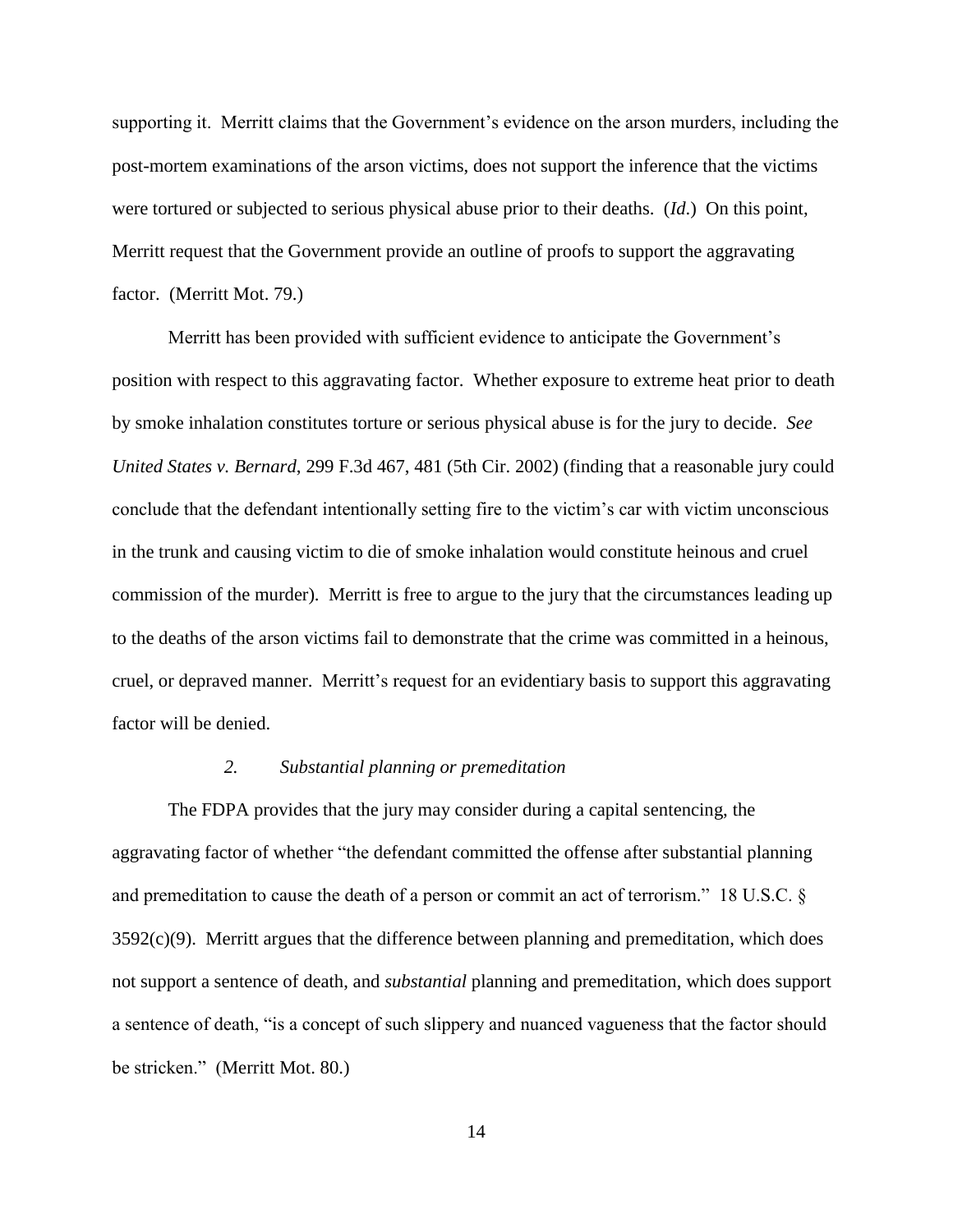This argument has repeatedly been raised and rejected. *See, e.g*., *United States v.* 

*Basciano*, 763 F. Supp. 2d 303, 345 (E.D.N.Y. 2011) (denying the defendant's motion to strike substantial planning aggravating factor and citing numerous cases that similarly rejected constitutional challenges to this factor under section 3592(c)(9)); *United States v. Bourgeois*, 423 F.3d 501, 511 (5th Cir. 2005) (holding that substantial planning and premeditation factor is not unconstitutionally overbroad and vague since it "narrow[s] the class of murderers who could be eligible for the death penalty because not every murder involves substantial planning or premeditation"); *United States v. Llera Plaza*, 179 F. Supp. 2d 464, 485 (E.D. Pa. 2001) (citing cases and stating that "[f]ederal courts . . . have routinely upheld the use of § 3592(c)(9) as an aggravating factor in capital cases . . . ."). Courts have also determined that the word "substantial" is not unconstitutionally vague since it has a "commonsense meaning" that juries will have no difficulty comprehending. *United States v. McCullah*, 76 F.3d 1087, 1110 (10th Cir. 1996); *Llera Plaza*, 179 F. Supp. 2d at 485. Any concerns about the meaning of "substantial" will be further allayed by appropriate instructions to the jury. *See United States v. Glover*, 43 F. Supp. 2d 1217, 1225 (D. Kan. 1999) ("[T]he court finds that precise instructions to the jury should resolve [the defendant's] vagueness concerns regarding the term 'substantial.'").

Accordingly, we reject Defendant Merritt's request to strike the substantial planning and premeditation aggravating factor as it does not offend constitutional precepts. Merritt's request for an offer of proof to support this aggravating factor is also denied. The Government provided voluminous discovery and presented extensive evidence at trial concerning Merritt's role in preparing for the commission of the arson murders of the Coleman family members. As a result, Merritt has been put on adequate notice of the factual support necessary to defend this aggravating factor at the penalty phase of trial, if there is one. It is the jury's duty to decide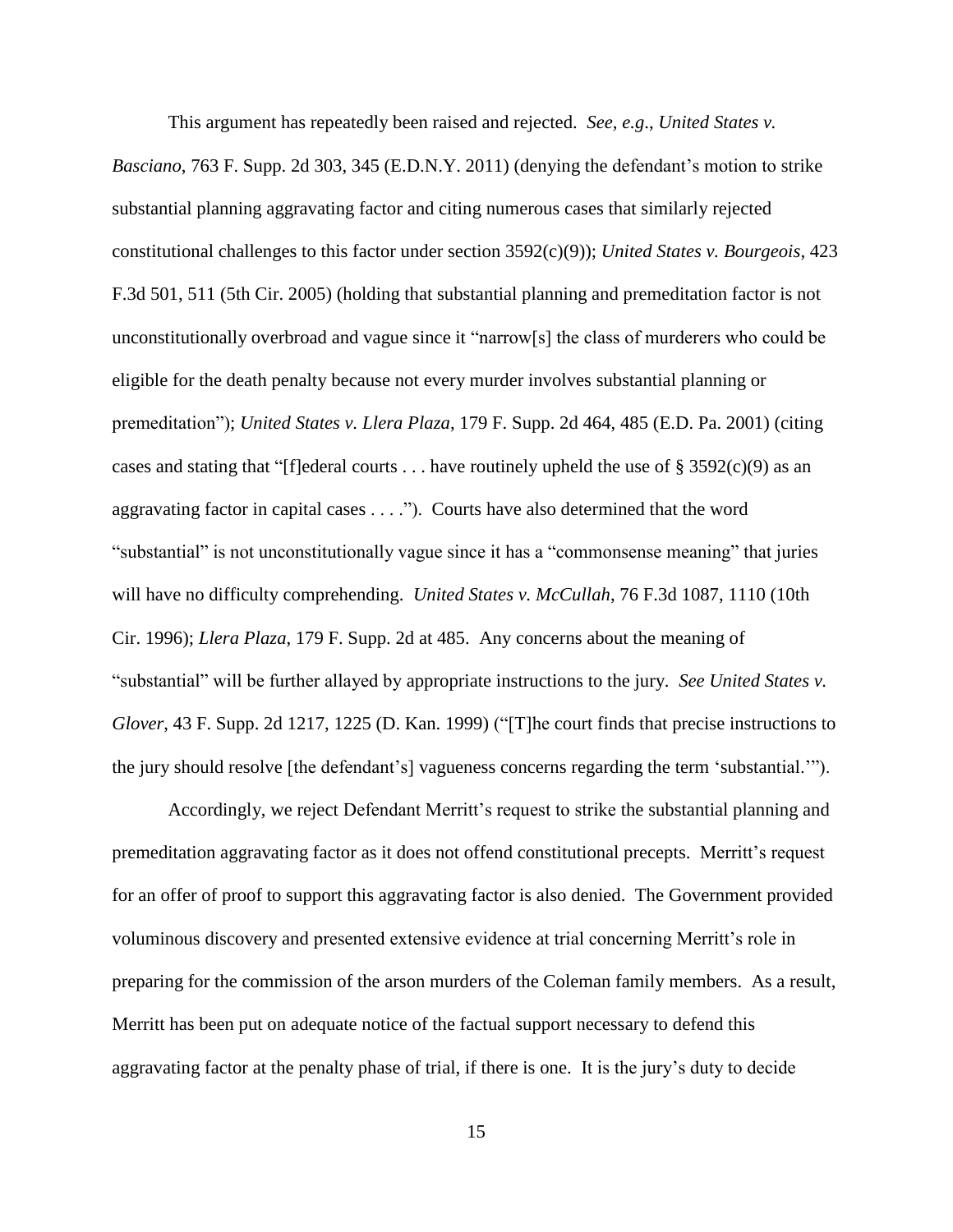whether the evidence supports a finding that the arson murders were committed after *substantial* planning and premeditation by Merritt.

## *3. Vulnerable victim*

In support of the death penalty, the Government alleges that it will prove at sentencing that Merritt committed the offense upon a victim particularly vulnerable due to youth. (Merritt NOI 4.) Merritt requests an offer of proof to support this aggravating factor. Specifically, Defendant argues that there must be a nexus between a victim's vulnerability and the offense committed, and that it is not clear how the youth of the arson victims rendered them more vulnerable to death by smoke inhalation. (Merritt Mot. 81.) The Government counters that the nexus between vulnerability and youth is obvious and need not be further fleshed out.

Merritt correctly points out that the vulnerable victim aggravating factor requires some nexus between the vulnerability and the criminal offense. "There must be 'a connection between the victim's vulnerability and the offense committed upon the victim.'" *United States v. Jacques*, No. 08-117, 2011 U.S. Dist. LEXIS 48540, at \*68 (D. Vt. May 4, 2011) (quoting 1 L. Sand, Modern Federal Jury Instructions ¶ 9A.14); *see also United States v. Johnson*, 136 F. Supp. 2d 553, 560 (W.D. Va. 2001) (striking vulnerable victim aggravating factor where there was no evidence that victim's pregnancy or condition made her particularly susceptible to instantaneous death by explosive device); *cf United States v. Sampson*, 486 F.3d 13, 49 (1st Cir. 2007) (evidence that victim was overweight, had undergone heart surgery and had difficulty walking showed sufficient nexus between victim's vulnerability and death). In *Jacques*, the court denied the defendant's motion to strike the vulnerable victim aggravating factor as it applied to the death of a fourteen-year old girl because the Government had provided ample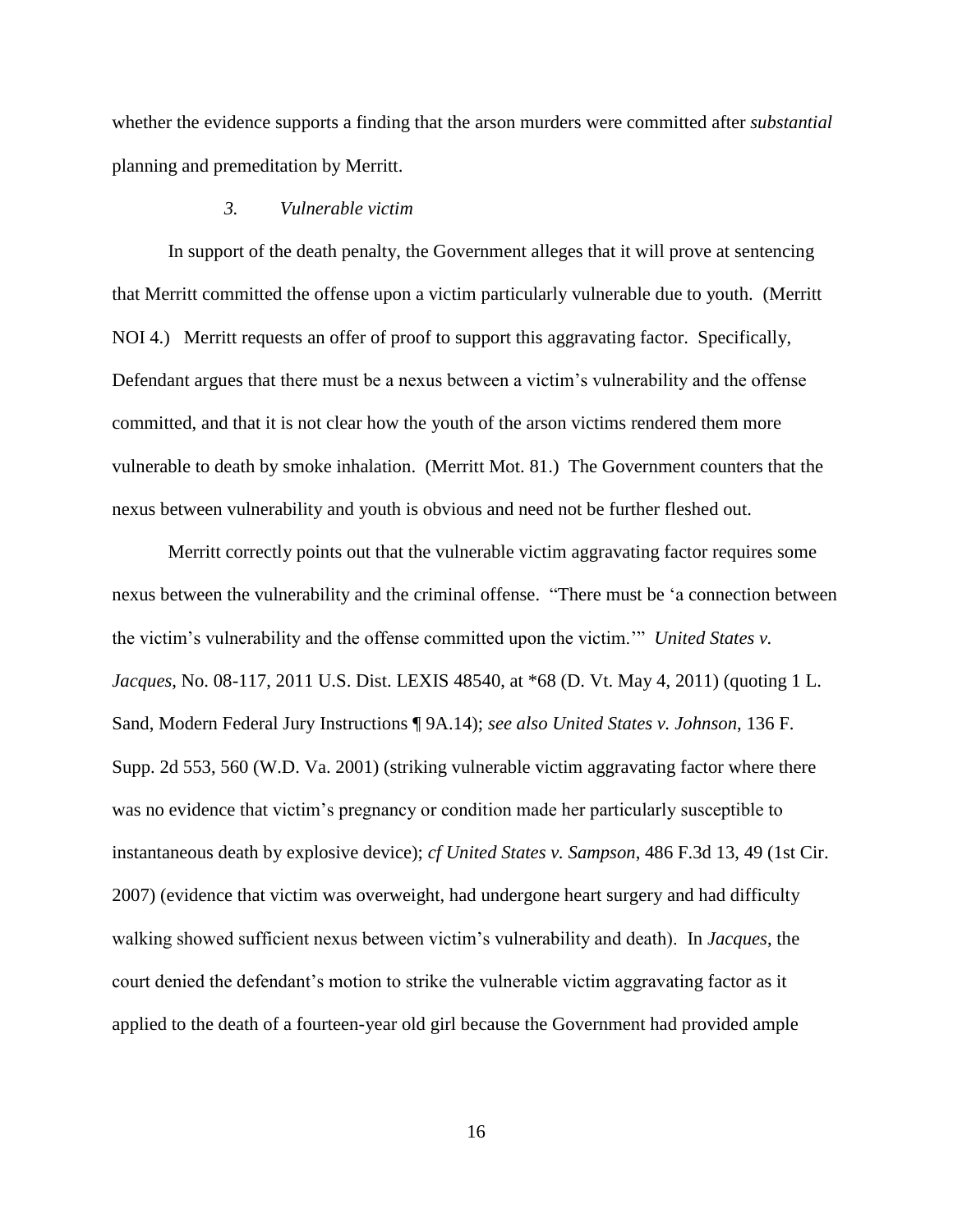discovery showing that the defendant had exploited the victim's age prior to and during the commission of the rape and murder. *Id*. at \*69.

Here, we do not have the same evidentiary foundation to substantiate the victim's vulnerability due to youth as was shown in *Jacques*. We have six victims ranging in age from fifty-four years to eighteen months old.<sup>9</sup> In certain cases, the victim's age and the circumstances surrounding the crime, without more, may establish the required nexus between the victim's vulnerability and the crime. *See, e.g.*, *United States v. Mitchell*, 502 F.3d 931, 978 (9th Cir. 2007) (affirming use of vulnerable victim aggravating factor where the defendant killed a 9-year old girl). Certainly, the younger the age of the child, the more vulnerable he or she would have been to protect themselves from the criminal conduct. However, the Government has alleged that this aggravating factor applies to all victims of the arson. It is difficult to see how the Government intends to show that a fifty-four year old woman is vulnerable "due to youth." Because the nexus is not clear, the Government will be required to submit an offer of proof outlining the evidence they intend to show in support of this aggravating factor as it applies to all of the victims. Merritt may renew his objection to this aggravating factor upon receipt of this additional information.

#### *4. Victim Impact*

 $\overline{\phantom{a}}$ 

As stated in Merritt's Notice of Intent, the Government intends to offer victim impact evidence at sentencing. The Government alleges that:

The defendant's participating in the murder of each of victim has caused injury, harm and loss to the victim, and to the victim's family because of the victim's personal characteristics and his/her potential as an individual human being and the

<sup>&</sup>lt;sup>9</sup> The victims included fifty-four year old Marcella Coleman (Count 10), thirty-three year old Tameka Nash (Count 11), fifteen-year old Sean Anthony Rodriguez (Count 12), twelve-year old Tajh Porchea (Count 13), ten-year old Khadijah Nash (Count 14), and fifteen-month old Damir Jenkins (Count 15).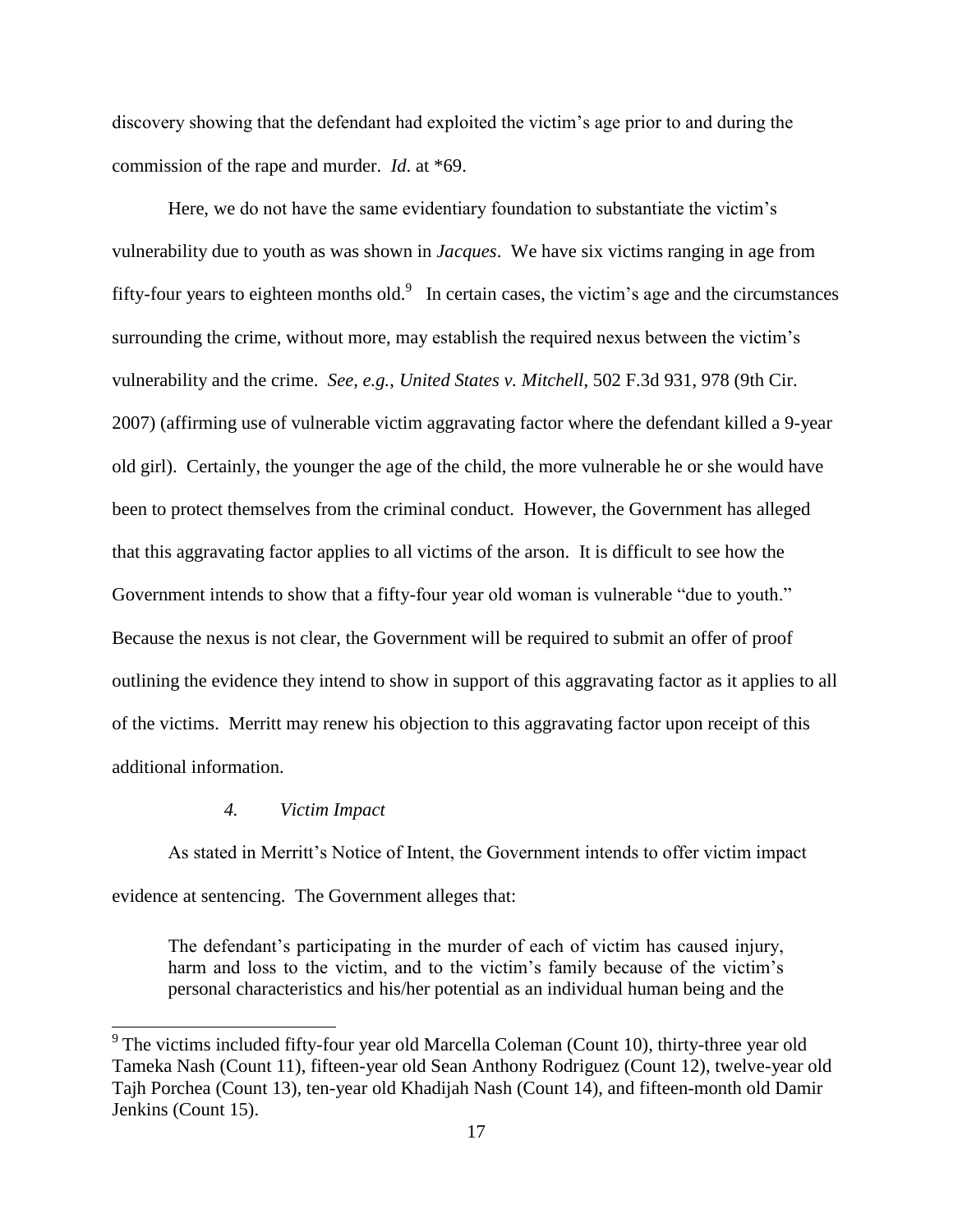consequent impact of the victim's death upon his/her family. The murder of each victim has caused that victim's family extreme emotional suffering and irreparable harm.

(Merritt NOI 4.) While not enumerated as a statutory aggravating factor, the Government, pursuant to the FPDA, may nevertheless introduce "factors concerning the effect of the offense on the victim and the victim's family" during the sentencing phase of the trial. 18 U.S.C. § 3593(a). Specifically, with regard to the impact of the offense on the victim, the Government is permitted to introduce "oral testimony, a victim impact statement that identifies the victim of the offense and the extent and scope of the injury and loss suffered by the victim and the victim's family, and any other relevant information." *Id.*

Defendant raises the following challenges to the admission of victim evidence during sentencing: (1) the aggravating factor as alleged is unconstitutionally vague, lacks specifics, and is broader than permitted by the FDPA; (2) it does not sufficiently narrow the class of defendants eligible for the death penalty; and (3) victim impact evidence should be excluded under the Eighth Amendment's heightened standard of reliability, and because its probative value is outweighed by the danger of unfair prejudice to the defendant, confusion of the issues, or a likelihood that the jury will be misled. (Merritt Mot. 82-84.)<sup>10</sup> Alternatively, Merritt requests more specific details about the type and nature of victim impact evidence the Government seeks to introduce.

The Supreme Court has held "that the Constitution permits evidence 'concerning the victim's personal traits and the effect of the crime on her family . . . so long as . . . victim impact factors are used to direct the jury to the individual circumstances of the case.'" *United States v. Cooper*, 91 F. Supp. 2d 90, 110 (D.D.C. 2000) (quoting *Jones*, 119 S. Ct. at 2108). The scope

 $\overline{\phantom{a}}$ 

 $10$  Savage raised nearly identical arguments with respect to the victim impact evidence alleged in Revised Notice of Intent filed against him. (Savage Mot. 45-51.)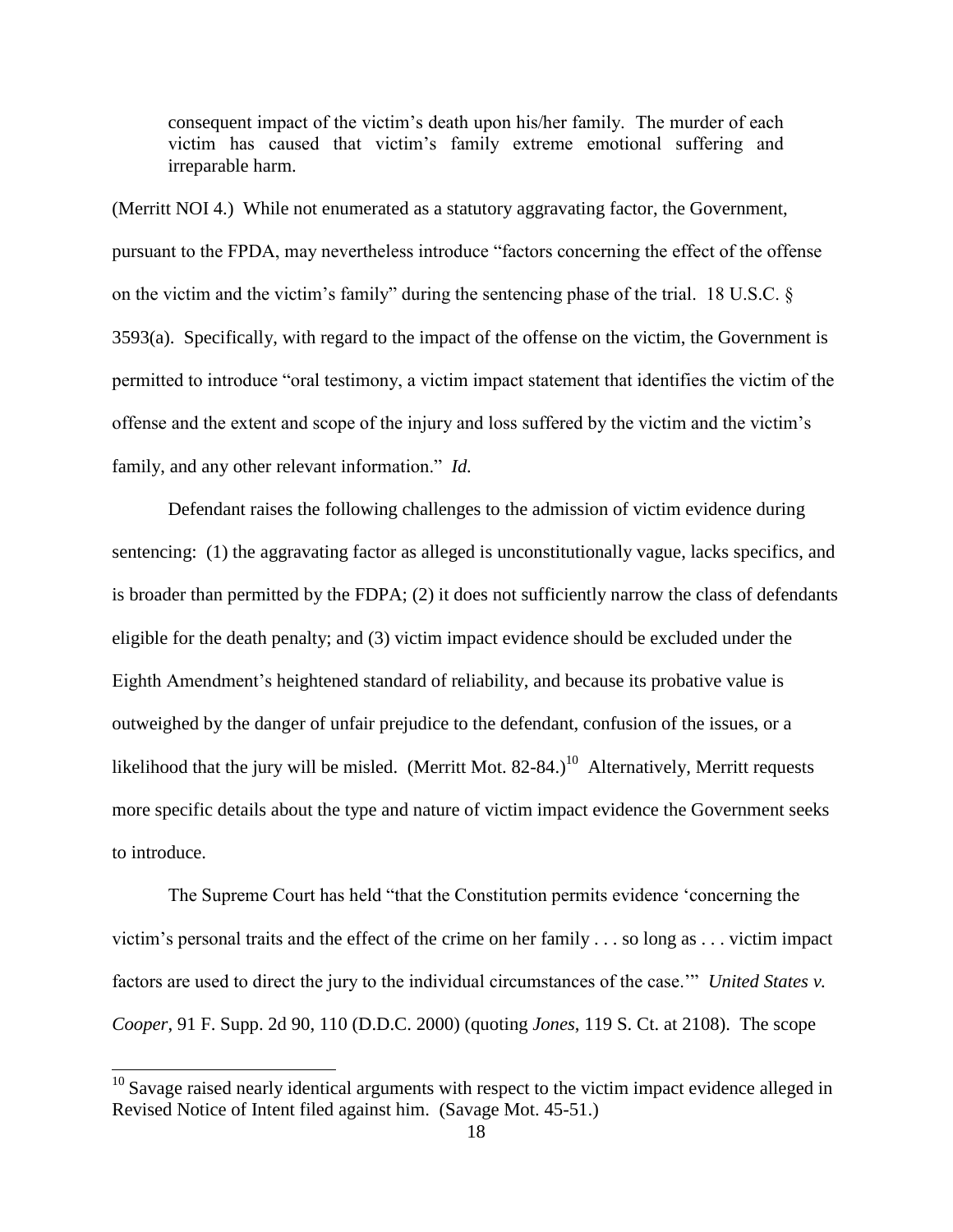and limit of victim impact evidence "is a matter for the court's discretion and must be determined with consideration for the constitutional limitation that the jury must not be influenced by passion or prejudice." *McVeigh*, 944 F. Supp. at 1488 (citing *Payne v. Tennessee*, 501 U.S. 808, 825 (1991)).

Several courts have considered whether notice of generic victim impact evidence is sufficient. Some courts have determined that generic language that tracks the FDPA is not adequate to provide the defendant notice. In *Llera Plaza*, the Government provided the following notice with respect to proposed victim impact evidence:

The defendant's murder of [victim] has caused injury, harm, and loss to the victim, and to the victim's family, because of the victim's personal characteristics and potential as an individual human being and the consequent impact of the death upon the victim's family.

179 F. Supp. 2d at 474. The court determined that this notice, which is similar to the victim impact evidence notice provided in this case, was inadequate and ordered the Government to provide an informational outline. *Id*. at 474-75; *see also United States v. Wilson*, 493 F. Supp. 2d 364, 393 (E.D.N.Y. 2006) (directing the Government to provide the defendant with the specifics on the nature, extent, and scope of the harm suffered by victim impact witnesses); *Cooper*, 91 F. Supp. 2d at 111 (finding that the notice of intent fails to give sufficient notice of victim impact evidence and ordering the Government to provide "more specific information concerning the extent and scope of the injuries and loss suffered by each victim, his or her family members, and other relevant individuals, and as to each victim's 'personal characteristics' that the government intends to prove").

The Government's notice with respect to victim impact evidence does not provide much more than a recitation of the language contained in the FDPA. Absent more information from the Government, the Court is not in a position to consider Defendant's specific constitutional and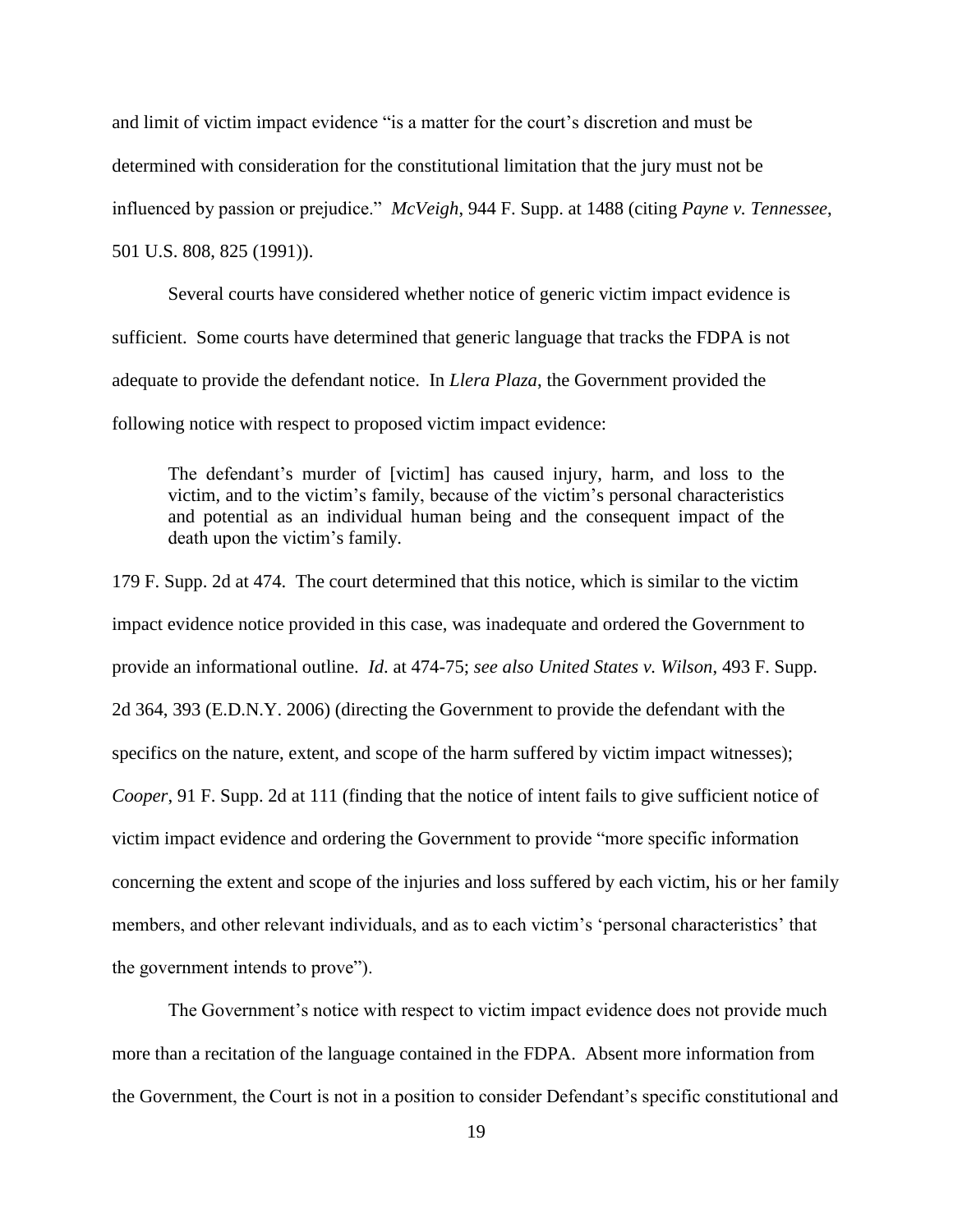evidentiary challenges to the victim impact evidence. Accordingly, the Government shall provide to Defendants any victim impact statements, and to the extent a statement is not available, an outline of the specific evidence about which that victim will testify. Upon receipt of the informational outlines from the Government, Merritt may renew specific objections to the victim impact evidence.

# **E. Savage's Request for More Information on Intent Factors**

Savage also seeks dismissal of the Revised Notice of Intent on the basis that the Government failed to plead the required mental states with sufficient specificity to permit him to prepare a defense. (Savage Mot. 24.) Specifically, Defendant Savage claims that the Government has failed to set forth any factual basis in support of the four mental states contained in the Revised Notice of Intent.<sup>11</sup> In addition, Defendant argues that by alleging that all four

 $11$ <sup>11</sup> The Savage Revised Notice of Intent sets forth the following four intent factors:

 $\overline{a}$ 

- a. That defendant . . . intentionally killed the victim (18 U.S.C. §  $3591(a)(2)(A));$
- b. The defendant . . . intentionally inflicted serious bodily injury that resulted in the death of the victim  $(18 \text{ U.S.C. } § 3591(a)(2)(B));$
- c. The defendant . . . intentionally participated in acts, contemplating that the life of a person would be taken or intending that lethal force would be used in connection with a person, other than a participant in the offense, and the victim died as a result of the act  $(18$  U.S.C. § 3591(a)(2)(C));
- d. The defendant . . . intentionally and specifically engaged in one or more acts of violence knowing that the acts created a grave risk of death to a person, other than one of the participants to the offenses, such that participation in the acts constituted a reckless disregard for human life and the victim died as a result of the acts  $(18 \text{ U.S.C.} \S 3591(a)(2)(D)).$

(Savage Rev. NOI 2-3 (citing (18 U.S.C. § 3591(a)(2)(A)-(D).)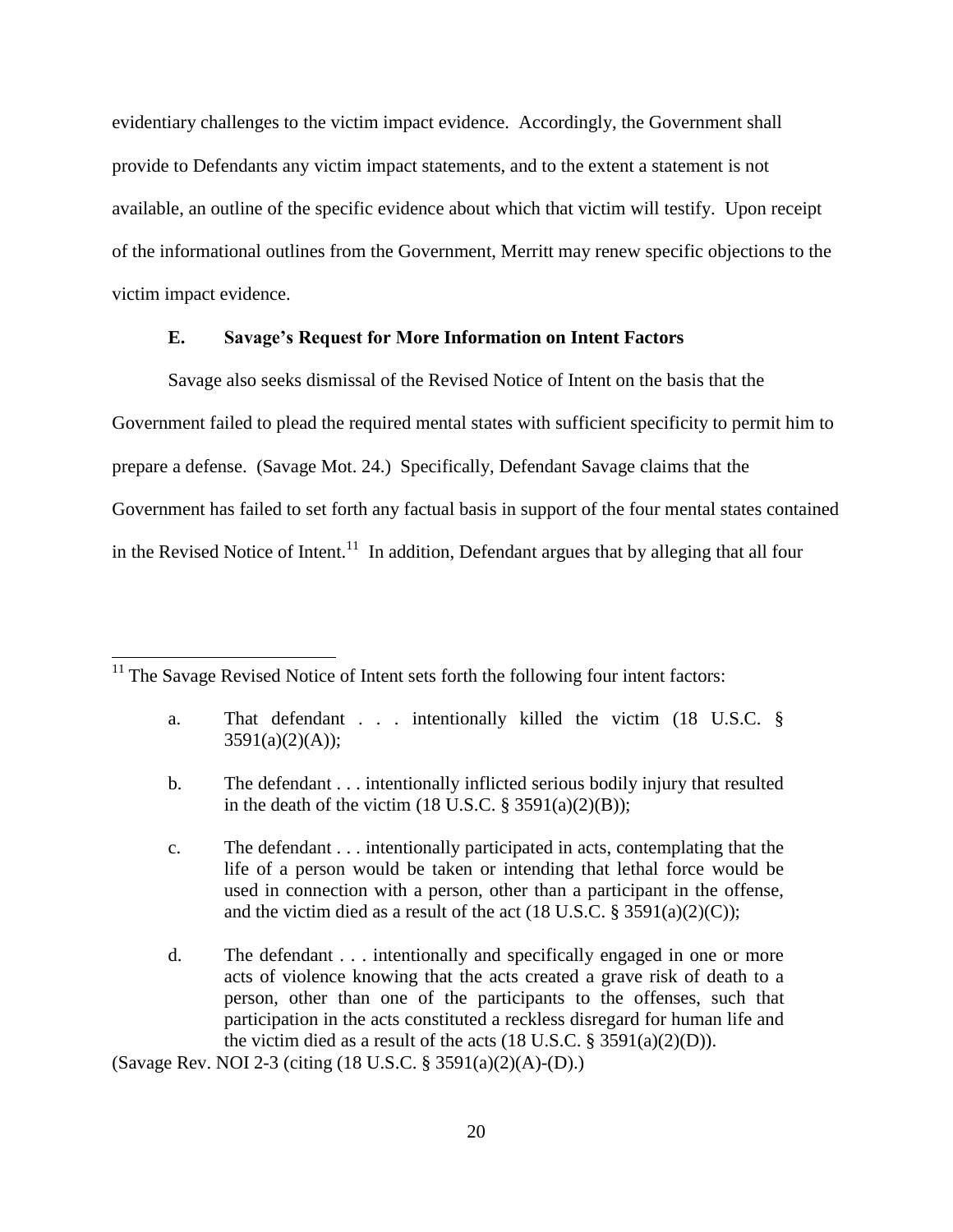mental states apply, "the Government has added nothing to the bare notice already provided by the statute itself." (Savage Mot. 25.)

Unlike the Government's obligation to provide notice of aggravating factors, the FDPA does not require specific notice as to the mental state factors. If the Government believes that a sentence of death is justified, it shall provide notice:

(1) stating that the government believes that the circumstances of the offense are such that, if the defendant is convicted, a sentence of death is justified under this chapter . . . and that the government will seek the sentence of death; and

(2) setting forth the aggravating factor or factors that the government, if the defendant is convicted, proposes to prove as justifying a sentence of death.

18 U.S.C. § 3593(a). The FDPA's notice provision is silent with respect to the gateway mental state factors. In any event, Savage has been provided with voluminous discovery and has heard expansive testimony during the guilt/innocence phase of trial. Savage has been put on sufficient notice of the underlying factual basis for each of the mental state factors. Accordingly, his request to strike the mental state factors from the Notice of Intent will be denied. Similarly, Savage's alternative request for an offer of proof to support the intent factors will be denied.

# **F. Statutory Aggravating Factors Alleged Against Defendant Kaboni Savage**

Defendant Savage also seeks dismissal of the Revised Notice of Intent on basis that the Government failed to allege the statutory and non-statutory aggravating factors with sufficient specificity. The Notice of Intent alleges the following statutory aggravating factors: grave risk of death to additional persons; conviction for serious federal drug offenses; substantial planning and premeditation; pecuniary gain; procurement of offense by payment; heinous, cruel, or depraved manner of committing the offense; vulnerability of victim; and multiple killings or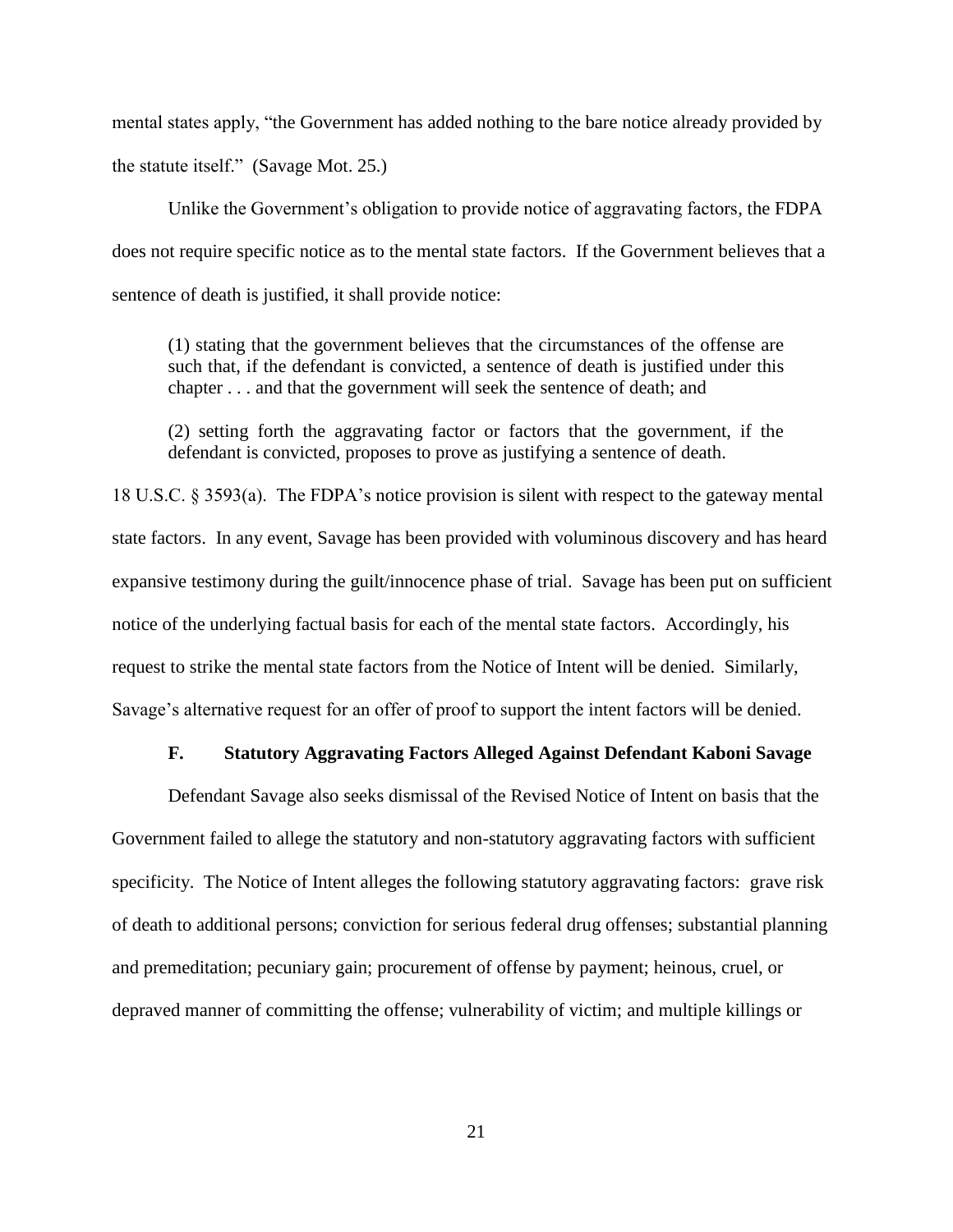attempted killings. (Savage Rev. NOI 3-4.)<sup>12</sup> We will address each of the aggravating factors in turn. $^{13}$ 

# *1. Grave Risk of Death to Additional Persons*

 $\overline{\phantom{a}}$ 

In the Revised Notice of Intent filed against Savage, the Government states that it intends to offer evidence supporting the aggravating factor that in committing the offenses charged in the Indictment, Savage "created a grave risk of death to one or more persons in addition to the victim of the offense." (Rev. Savage NOI 3.) This aggravating factor applies to Count 2 (murder of Kenneth Lassiter), Count 3 (murder of Mansur Abdullah), Count 5 (murder of Barry Parker), Count 6 (murder of Tyrone Toliver), Count 7 (murder of Tybius Flowers), Counts 10-16 (Coleman family murders) and Count 16 (witness retaliation).

 $13$  The Court has already considered the statutory aggravating factors of (1) heinous, cruel, or depraved manner of committing the offense, and (2) vulnerability of victim with respect to Defendant Merritt, *see supra* at Sections II.D.1 & II.D.3. Savage's arguments with respect to these two factors are similar to Merritt's arguments. In addition, these aggravating factors are alleged with respect to identical Counts as to both Defendants: Counts 10-16. Accordingly, with respect to Savage, we similarly conclude that his request to strike these aggravating factors should be denied, and that his request for more specific evidentiary information to support these aggravating factors should be also denied.

In addition, the aggravating factor of substantial planning and premeditation has also been addressed with respect to Merritt. *See supra* at Section II.D.2. The Government intends to offer evidence of substantial planning and premeditation against Savage in support of five murder counts in addition to the six murder counts related to the Coleman murders. Savage has been placed on adequate notice of the evidence the Government intends to use to establish this aggravating factor as it applies to all of the murders. The jury will be instructed on the meaning of "substantial" and is capable of evaluating the evidence to determine whether the Government has met its burden in establishing the charged murders were committed after substantial planning and premeditation.

 $12$  The statutory aggravating factors of grave risk of death to additional persons and conviction for serious federal drug offenses are alleged with respect to Counts 2-7 and 8-16. (Savage Rev. NOI 3.) The statutory aggravating factor of substantial planning and premeditation is alleged with regard to Counts 3-7 and 10-16. (*Id*.) The pecuniary gain statutory aggravating factor is alleged with respect to Counts 3 and 6. (*Id*. at 4.) The procurement of offense by payment statutory aggravating factor is alleged with respect to Counts 4-5 and 10-16. (*Id*.) The statutory aggravating factors of (1) heinous, cruel, or depraved manner of committing the offense, (2) vulnerability of victim, and (3) multiple killings or attempted killings are alleged with respect to Counts 10-16.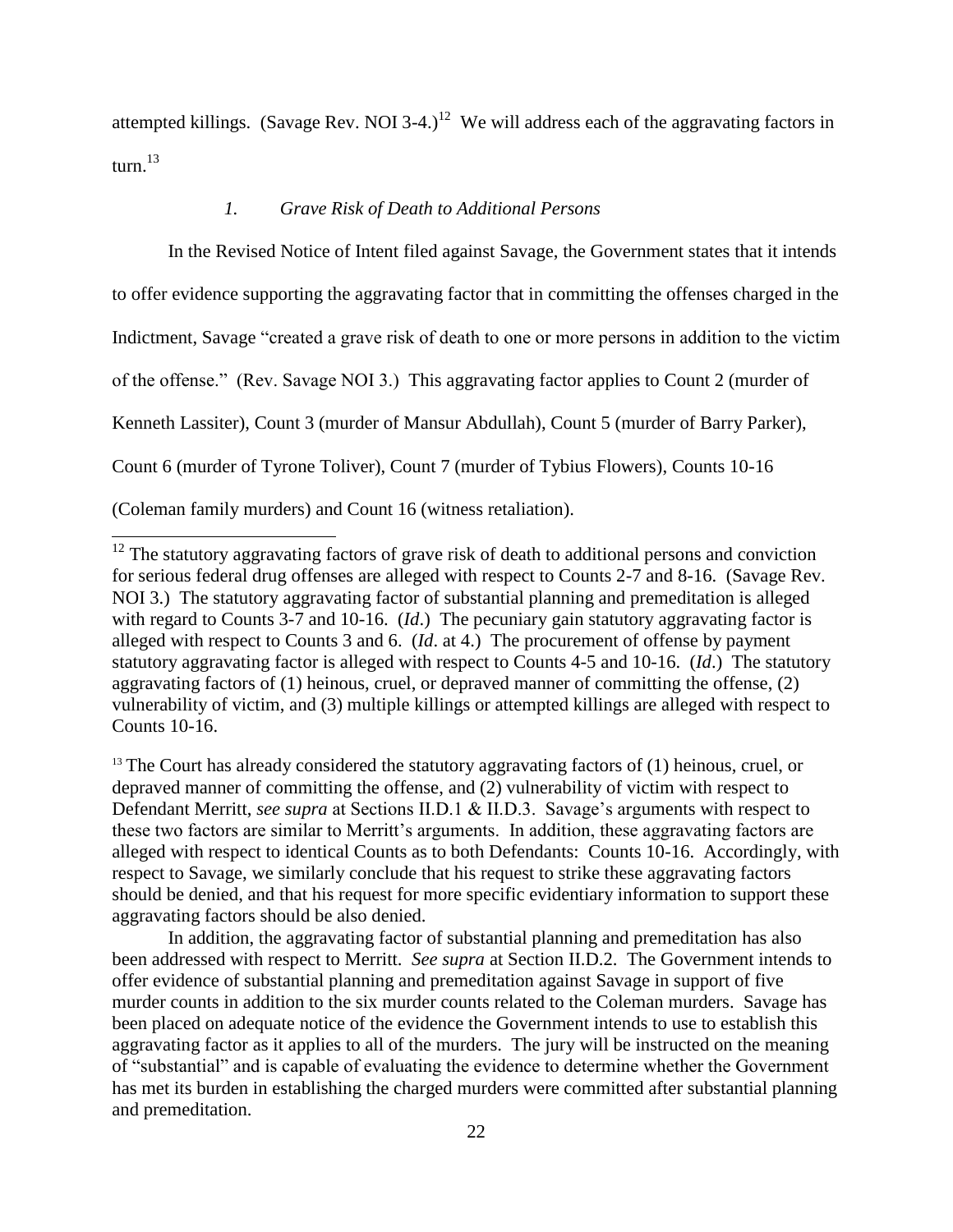Savage argues that the aggravating factor as alleged is unconstitutionally vague. In the alternative, he requests additional evidentiary support. Specifically, Savage contends that the Government has failed to allege any other person in the Indictment or through discovery who was exposed to "grave risk" during the commission of the charged murders. The parties do not dispute that the individual who must be exposed to "grave risk" for purposes of this aggravating factor must be someone other than the victim or victims of the crime. Nowhere in the Revised Notice of Intent or in the Indictment does the Government allege any individuals, other than the victims, who were exposed to "grave risk" during the commission of the charged murders. The Court is not in the position at this juncture to evaluate whether the aggravating factor as alleged is unconstitutionally vague without any information about the individuals put at risk during the charged murders. Accordingly, Defendant's request for additional evidentiary support will be granted. The Government shall submit an outline of the evidence it intends to use at the sentencing phase with respect to this aggravating factor. *See Llera Plaza*, 179 F. Supp. 2d at 473 (directing the Government to submit an outline of information it intends to use to establish the grave risk of death to additional persons aggravating factor where the Government failed to allege any additional persons put at risk during the murder).

#### *2. Conviction of Serious Federal Drug Offenses*

Savage seeks to strike the aggravating factor that alleges that he has "been previously convicted of violating Title II or III of the Comprehensive Drug Abuse Prevention and Control Act of 1970 for which a sentence of five or more years may be imposed." (Savage Rev. NOI 3.) Savage argues that the aggravating factor fails to "reasonably justify" a more serious sentence of the death penalty when it is based upon a prior non-violent conviction. (Savage Mot. 28) However, Savage fails to recognize that prior convictions, even when non-violent, are "properly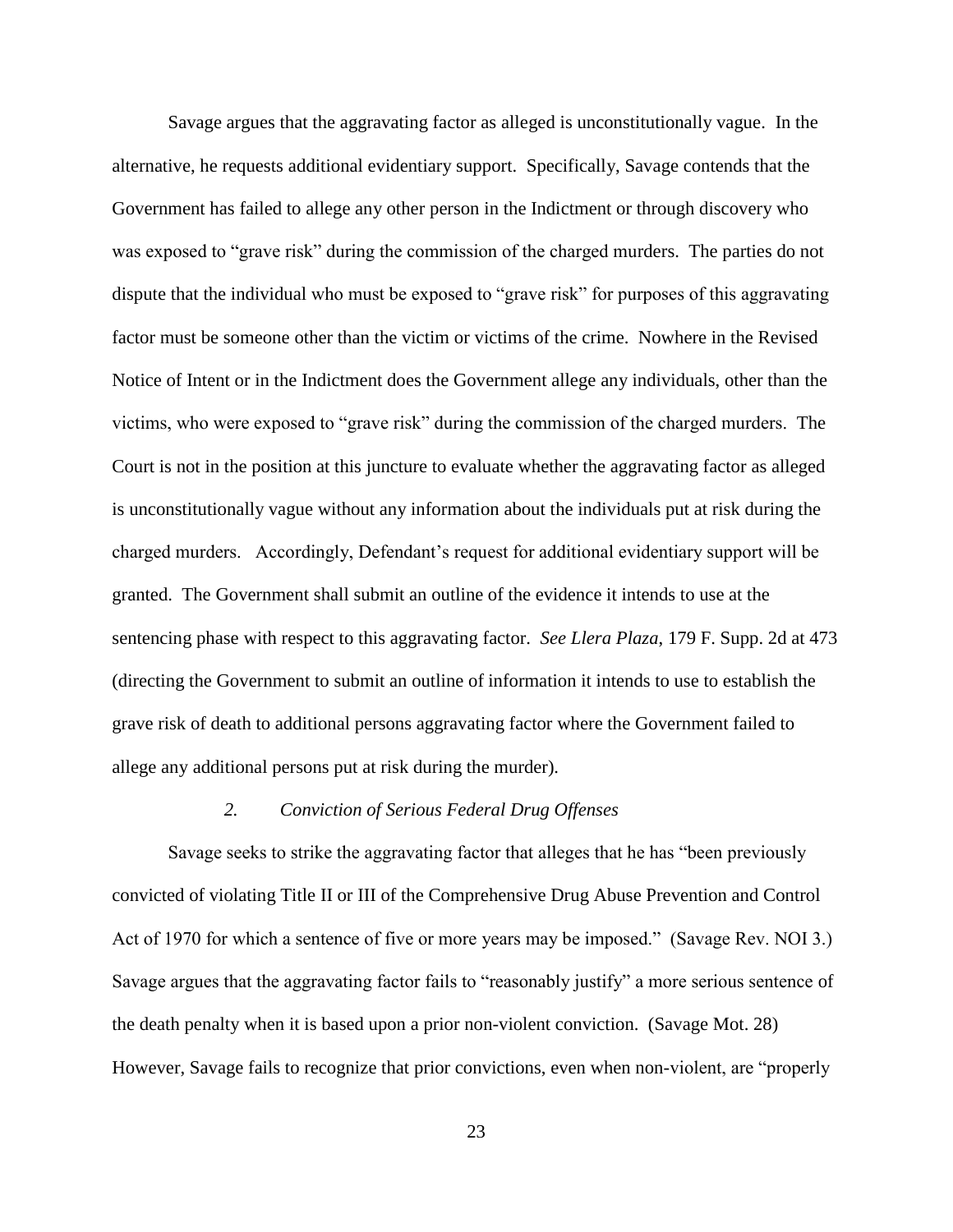and routinely considered in federal sentencing" because they serve to further principles of retribution and deterrence, particularly with defendants who have significant criminal histories. *United States v. Caro*, 597 F.3d 608, 623-24 (4th Cir. 2010) (concluding that aggravating factor for conviction for a serious federal drug offense does not violate the Eighth Amendment); *see also United States v. Bolden*, 545 F.3d 609, 617 (8th Cir. 2008) (rejecting the defendant's argument that statutory aggravating factor for prior non-violent drug conviction does not "rationally narrow the class of death-eligible defendants").

Savage also argues that the aggravating factor is not applicable to him since the drug conviction on which it is based occurred after the commission of the murders for which he is charged in the instant Indictment. Thus, as Savage contends, the serious drug offense was not truly "previous" as contemplated by the statute. This precise argument was raised and rejected by the Fourth Circuit in *United States v. Higgs*, 353 F.3d 281 (4th Cir. 2003). In *Higgs*, the defendant had been convicted by way of guilty to plea of possession with intent to distribute cocaine base prior to the murder for which he was later charged. *Id*. at 317. He contended that the aggravating factor for previous conviction of a serious federal drug offense was improperly submitted to the jury because for purposes of the factor, a "previous conviction" can only occur if the predicate federal drug offense occurred prior to the conduct giving rise to the capital murder. *Id.* The court rejected this argument, concluding that the statutory aggravating factor "encompasses *all* predicate convictions occurring prior to sentencing, even those occurring after the conduct giving rise to the capital charges." *Id*. at 318 (emphasis in original). The court observed that, unlike other statutory aggravating factors, this one "is concerned with the characteristics of the offender as of the time that he is sentenced" as opposed to concerning matters directly related to the death penalty offense. *Id*. The court's rationale in *Higgs* is well-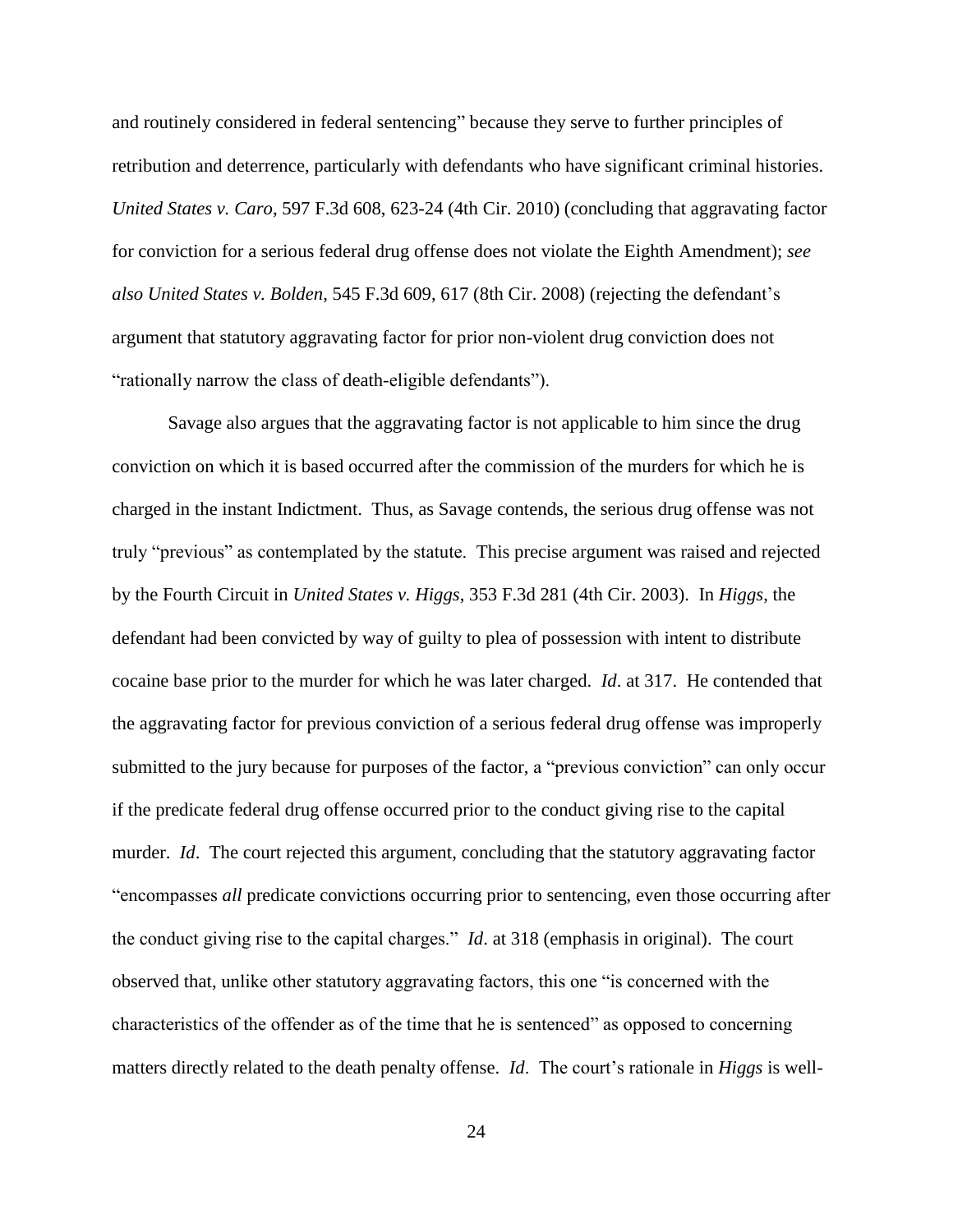reasoned and we agree with its conclusion. Savage argues that *Higgs* was wrongly decided; however, he fails to offer any authority to support his position.

Finally, Savage argues that because he has sought post-conviction review of his federal drug conviction by way of a habeas petition, his conviction is not final and does not constitute a "prior conviction" as contemplated by the FDPA. Savage's argument is unavailing. A defendant's conviction is deemed "final" for purposes of post-conviction review on the later of "(1) the date on which the supreme Court affirms the conviction and sentence on the merits or denies the defendant's timely filed petition for certiorari, or (2) the date on which the defendant's time for filing a timely filed petition for certiorari review expires." *Kapral v. United States*, 166 F.3d 565, 577 (3d Cir. 1999). Savage has provided no authority in support of his contention that a conviction is only final after habeas review is exhausted when considered for purposes of capital sentencing. Savage's request to strike this aggravating factor will be denied.

## *3. Pecuniary Gain*

The Government provided notice that, with respect to Count 3 (the murder of Mansur Abdullah) and Count 6 (the murder of Tyrone Tolliver), it intends to offer evidence that Savage "committed the offense as consideration for the receipt, or in the expectation of the receipt, of anything of pecuniary value." (Savage Rev. NOI 4.) Savage requests that this aggravating factor be stricken, or in the alternative that the Government be compelled to provide additional evidentiary support for this factor prior to sentencing.

Savage argues that in order for this aggravating factor to be presented to the jury, the evidence must show that the expectation of pecuniary gain is from the actual killing and not just the underlying felony. In other words, there must be a link between the killings and the pecuniary gain. In support of his argument, Defendant relies on *United States v. Bernard*, 299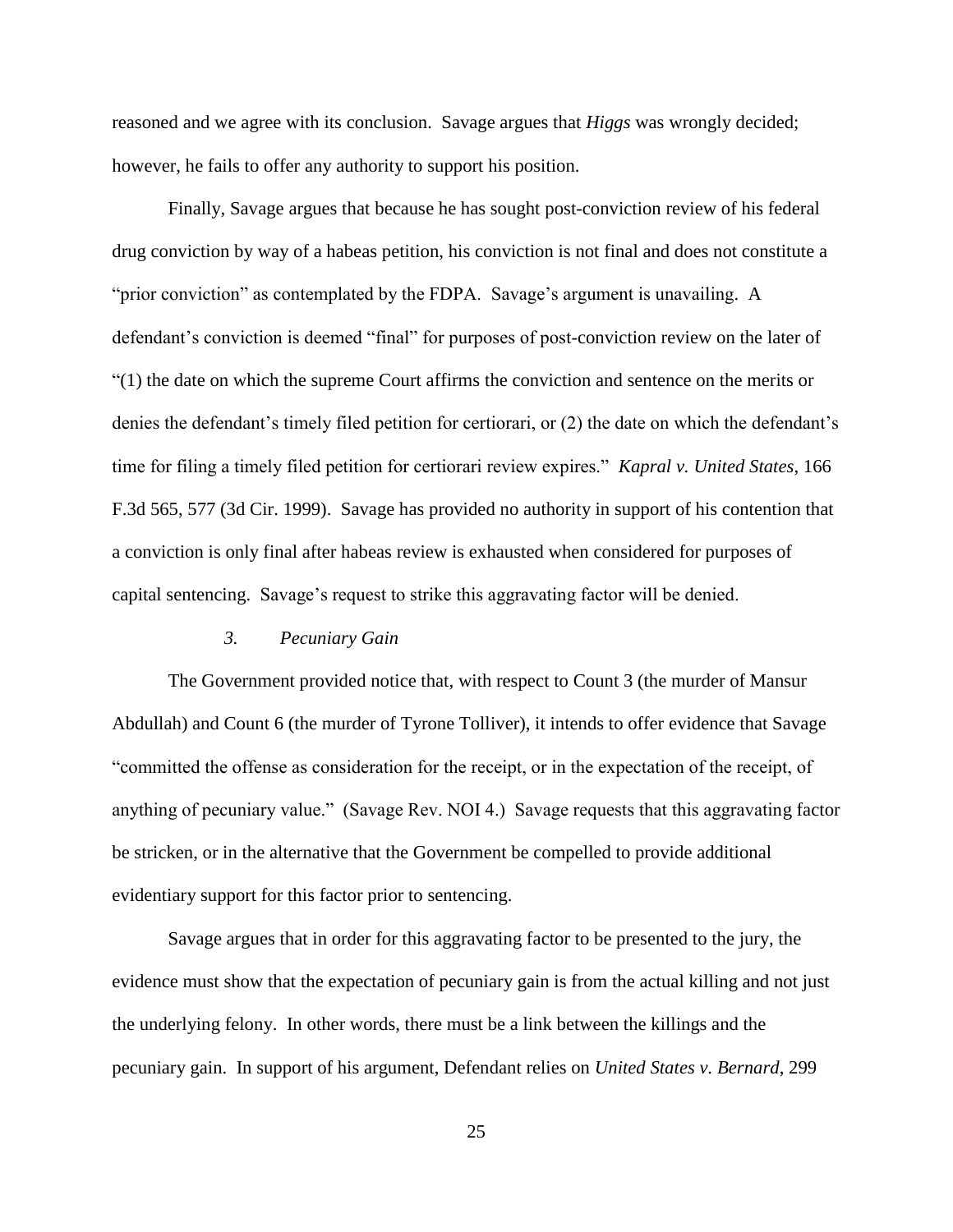F.3d 467, 483 (5th Cir. 2002). In *Bernard*, the defendant had committed a robbery that resulted in a murder. The court held that application of the pecuniary gain aggravating factor is "limited to situations where 'pecuniary gain' is expected 'to follow as a direct result of the [murder]" and not as a direct result of the underlying felony, robbery. *Id*. (quoting *United States v. Chanthadara*, 230 F.3d 1237, 1263 (10th Cir. 2000)). In *Chanthadara*, also relied on by Savage, the issue was whether the pecuniary gain was expected from the murder and not from the underlying felony robbery. 230 F.3d at 1264 (holding that pecuniary value instruction was erroneous where it "failed to specify [that] the 'offense' to which it referred was the homicide, not the underlying robbery). These cases are easily distinguished. Savage is charged with murdering Mansur Abdullah and Tyrone Toliver in aid of racketeering. He is not charged with robbery, let alone felony murder with the underlying felony being robbery. The jury will have no difficulty understanding that the aggravating factor would apply if the evidence shows that the murders were committed in consideration for something of pecuniary value. Defendant's request to strike this aggravating factor will therefore be denied.

Defendant also requests additional information to support the pecuniary gain aggravating factor. When a defendant has been placed on adequate notice of the evidence through discovery, the need for additional evidentiary support is not warranted. *See, e.g.*, *Wilson*, 493 F. Supp. 2d at 376 (denying request for the Government to specify the "thing of pecuniary value" for which the defendant allegedly committed the offense because the defendant was made aware of the facts through discovery); *Llera Plaza*, 179 F. Supp. 2d at 472 (holding that the defendants were given adequate notice of the facts the Government will use to establish the statutory pecuniary gain aggravating factor through the indictment and through discovery). Here, the Defendant has been provided sufficient notice of the evidence the Government intends to use in order to establish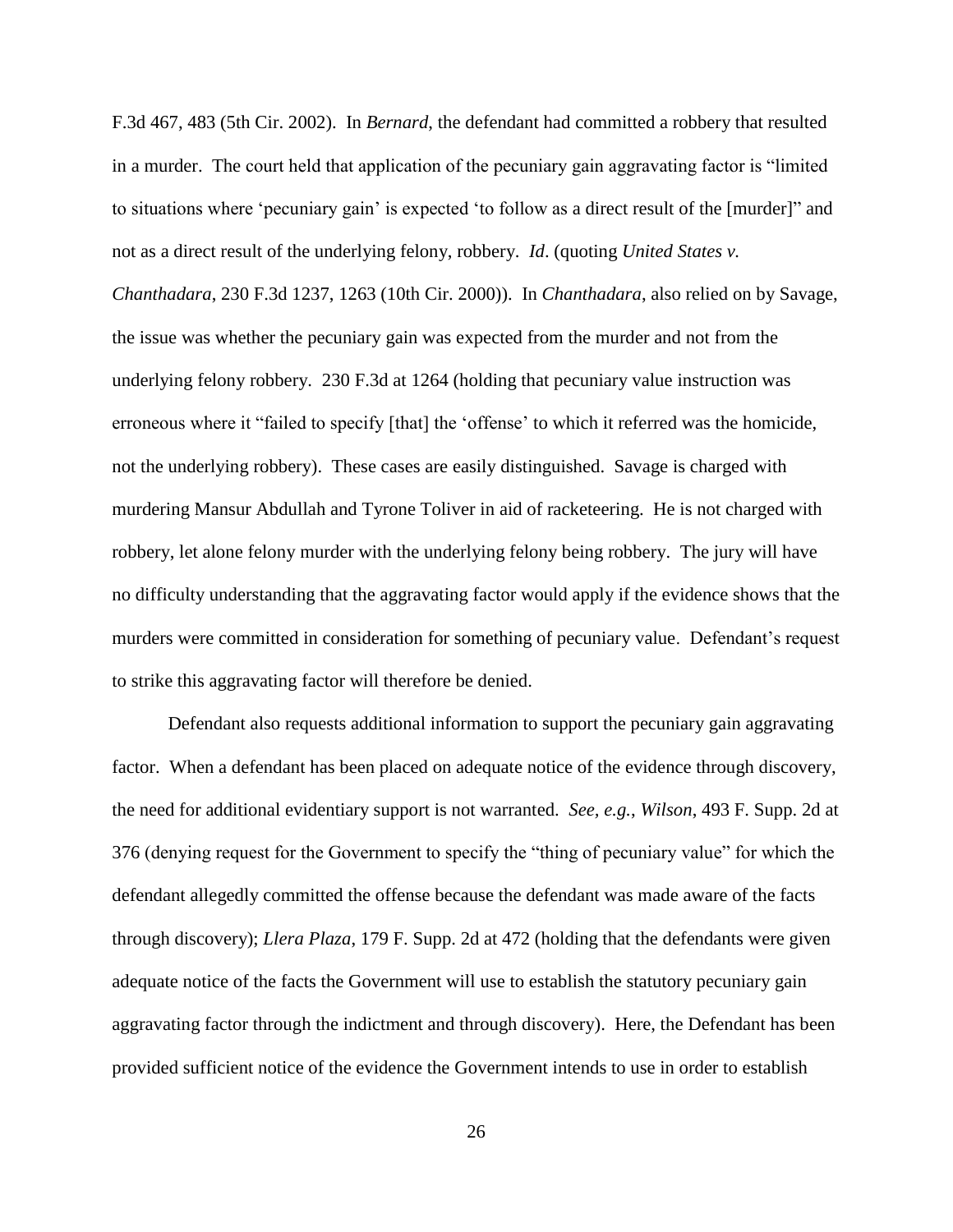that the murders of Mansur Abdullah and Tybius Flowers were committed by Savage as consideration for the receipt of, or in the expectation of the receipt, of anything of pecuniary value. Defendant's request for specific information to support this factor will also be denied.

## *4. Procurement of Offense by Payment*

In its Notice of Intent against Savage, the Government stated that it intends to introduce evidence showing that Savage "procured the commission of the offense by payment, or promise of payment, of anything of pecuniary value." (Savage Rev. NOI 4.) This aggravating factor is alleged with respect to Counts 4-5 and 10-16, which all involve murder or retaliation against a witness that resulted in murder. Savage argues that this aggravating factor should be stricken because it only applies to situations where the defendant was charged with "hiring" another person to commit the murder. (Savage Mot. 37.) Defendant cites no authority to support this proposition. Defendant's request to strike this aggravating factor will be denied. Moreover, Defendant's request for specific information and/or evidence to support this factor will be denied. Defendant has received sufficient notice of the facts related to the procurement of payment in each of the charged murders to which this aggravating factor relates.

## *5. Multiple Killings or Attempted Killings*

The Government provided notice that it intends to offer evidence during sentencing that Savage "intentionally killed and attempted to kill more than one person in a single criminal episode." (Savage Rev. NOI 4.) This statutory aggravating factor applies to the arson murders of the Coleman family. Savage argues that the Revised Notice of Intent lacks adequate notice to support this aggravating factor; however, he fails to indicate what additional information would be useful. Savage's request to strike this aggravating factor and alternative request for additional evidentiary support will be denied.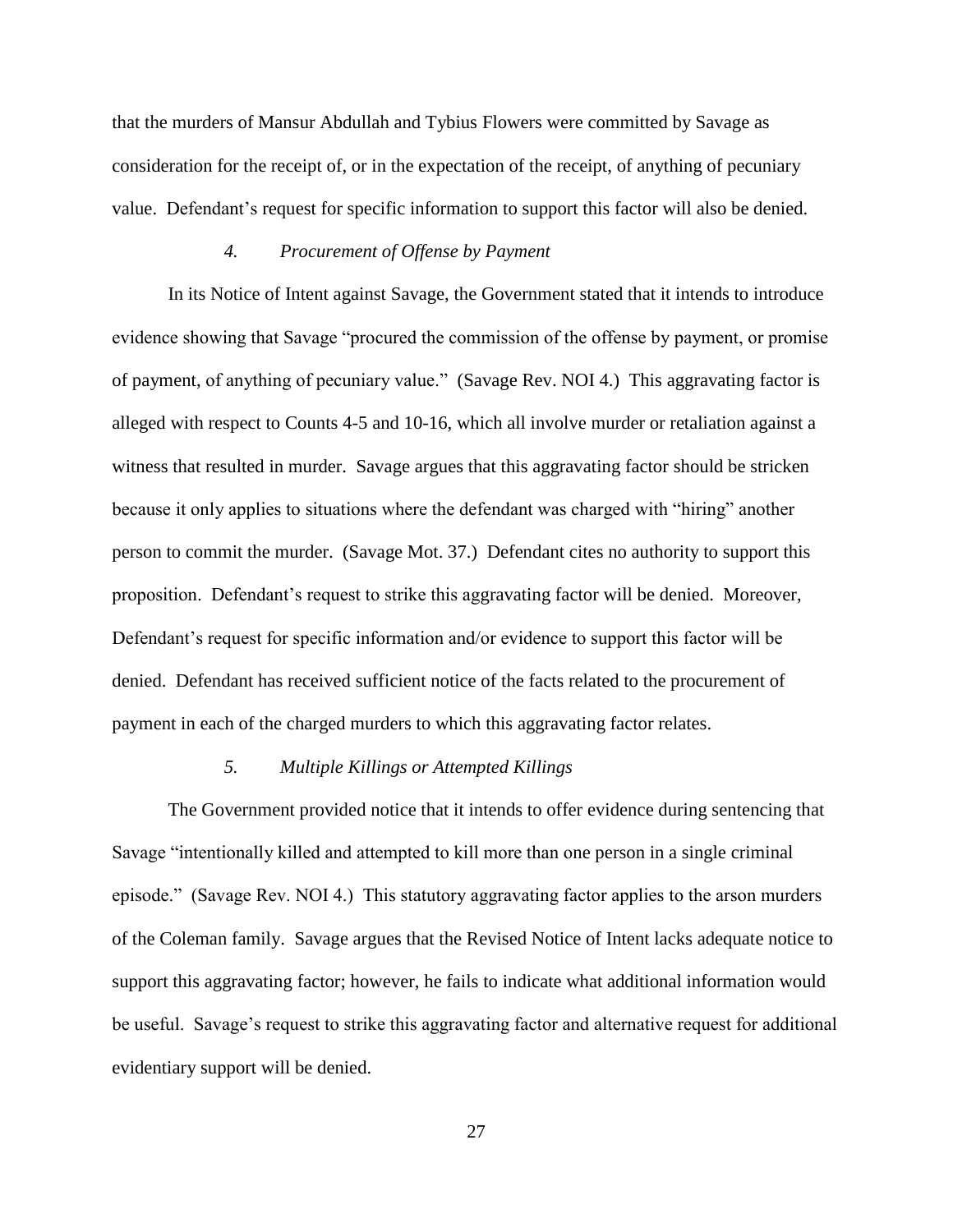# **G. Non-Statutory Aggravating Factors Alleged Against Defendant Kaboni Savage**

In addition to the statutory aggravating factors, the Revised Notice of Intent lists four non-statutory aggravating factors that the Government seeks to prove: (1) victim impact evidence; (2) future dangerousness of the defendant; (3) contemporaneous conviction for another killing; and (4) obstruction of justice. (Savage Rev. NOI 5-6.)<sup>14</sup> Savage also requests that each of these aggravating factors be stricken.<sup>15</sup>

# *1. Future Dangerousness*

 $\overline{a}$ 

One of the statutory aggravating factors alleged against Savage is his future dangerousness. The Government alleges that "[Savage] is likely to commit, or procure the commission of, retaliatory and other criminal acts of violence in the future, which acts would be a continuing and serious threat to the lives and safety of others. In addition, he has demonstrated low rehabilitative potential and/or has demonstrated a lack of remorse." (Savage Rev. NOI 5.)

Defendant challenges the future dangerous aggravating factor on several grounds: (1) the Government's notice is broad in that it is not limited to future dangerousness in the prison setting; (2) the Government should be limited in presenting evidence as to future dangerousness of Defendant while he is under Special Administrative Measures ("SAMs"); and (3) the Government's allegation that Savage has "demonstrated low rehabilitative value and/or has demonstrated a lack of remorse" is unconstitutionally vague and should be struck; and (4) to the

<sup>&</sup>lt;sup>14</sup> The non-statutory aggravating factors of victim impact evidence, future dangerousness of the defendant, and contemporaneous conviction for another killing are alleged with regard to Counts 2-7 and 10-16. (Savage Rev. NOI 5.) The non-statutory aggravating factor of obstruction of justice is alleged with regard to Counts 10 through 16. (*Id*. at 6.)

<sup>15</sup> We have already addressed victim impact with respect Merritt, *see supra* Section II.D.4., and will not repeat the Court's findings. Similar to its obligations with respect to Merritt, the Government shall provide Savage with any victim impact statements of witnesses in their possession. To the extent a victim has not prepared a statement, the Government shall provide an outline of the evidence it intends to introduce with respect to that victim.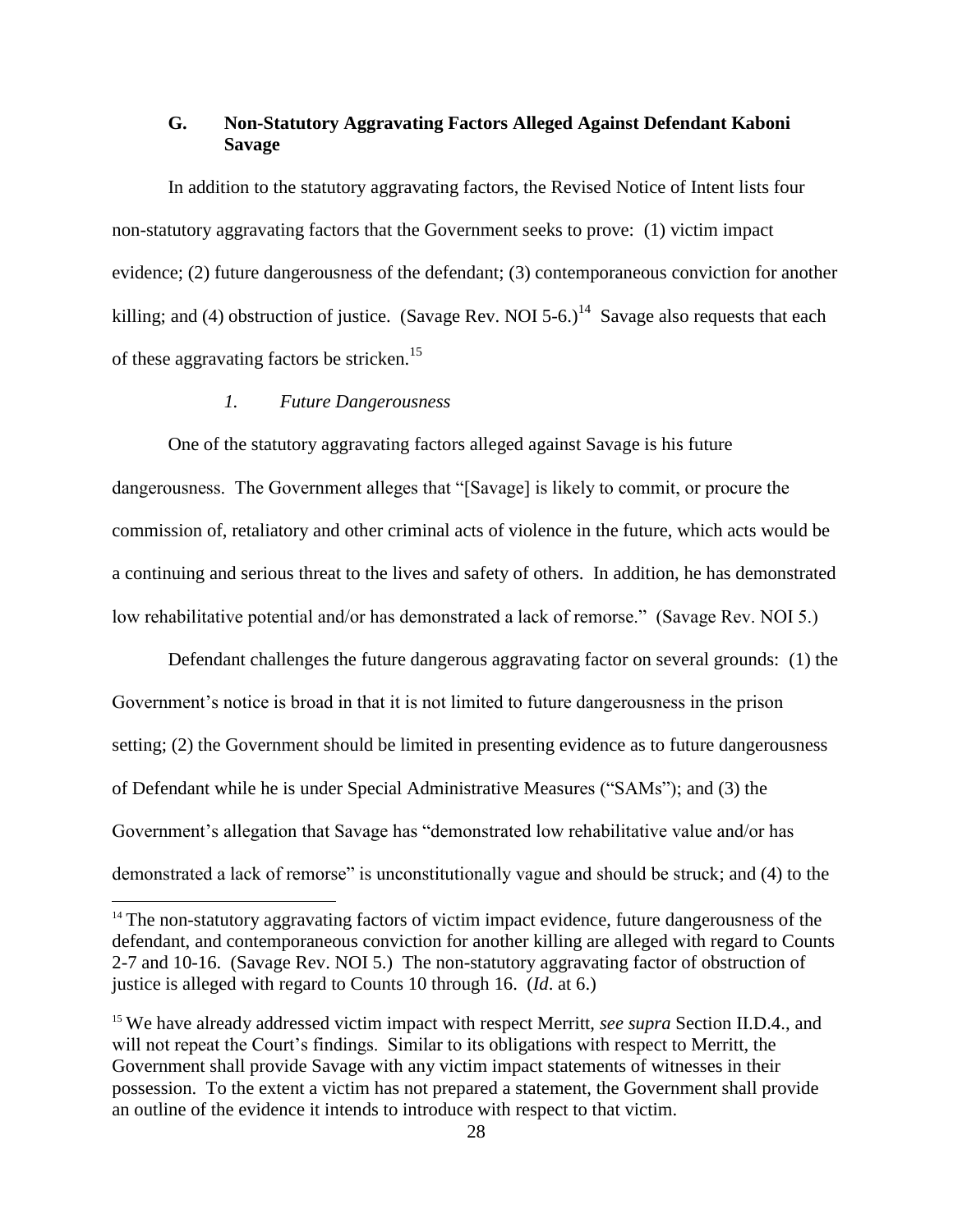extent the factor is not struck, the Court should compel the Government to provide an informational outline.

Savage correctly points out the any evidence that the Government intends to present in support of this aggravating factor is limited to potential dangerousness in the prison setting. Generally, courts have determined that when a defendant faces either a death sentence or a sentence of life imprisonment, the future dangerous aggravating factor is limited to evidence related to the defendant's future dangerousness in the prison context. *See United States v. Gilbert*, 120 F. Supp. 2d 147, 154 (D. Mass. 2000) ("The proposed information lacks any substantial relevance to defendant's dangerousness in a prison setting."); *United States v. O'Reilly*, 545 F. Supp. 2d 630, 638 (E.D. Mich. 2008) (citing cases regarding the same)*; Cooper*, 91 F. Supp. 2d at 111-12; *Llera Plaza*, 179 F. Supp. 2d at 487-88.The Government does not dispute this limitation. (Gov't's Resp. 69 (citing cases that restrict the future dangerous aggravating factor to the prison context).) However, Savage's conduct while incarcerated, as alleged in the Indictment and as heard during the trial included threats, intimidation, and ordering others to engage in violence. Evidence of this conduct clearly supports this factor. Accordingly, Savage's overbreadth argument is rejected.

Savage's next argument that the Government's proof of the future dangerous aggravating factor should be even further limited to the context of a defendant placed under SAMs restrictions is without merit. Savage was first placed under SAMs restrictions by the Attorney General in February  $2007$ .<sup>16</sup> The Attorney General has reauthorized the SAMs annually. Savage's argument assumes, without any basis, that if he receives a sentence of life in prison, he

l

<sup>&</sup>lt;sup>16</sup> Federal regulations provide that the Bureau of Prisons may implement SAMs, upon direction of the Attorney General, when "there is a substantial risk that a prisoner's communications or contacts with persons could result in death or serious bodily injury to persons." 28 C.F.R. § 501.3(a).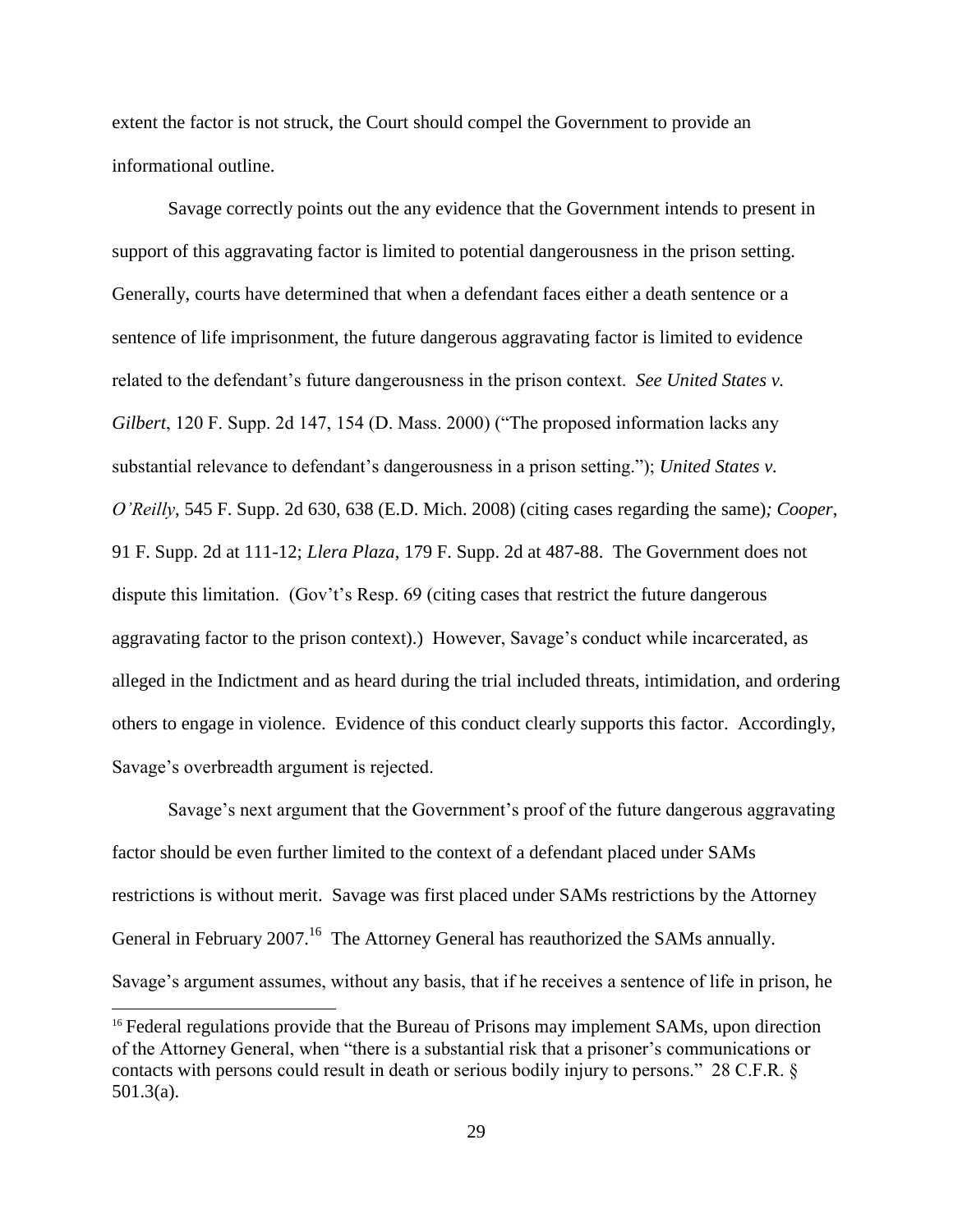will be under SAMs restrictions for the duration of that sentence. The imposition of SAMs is within the discretion of the Attorney General and not the Court. We may only intervene with SAMs when they infringe on constitutional rights. As Savage well knows, SAMs restrictions expire and may be reauthorized. There has been no suggestion that the restrictions he is currently under are permanent. Nor can the Court assume that they would be. Under these circumstances, it is not appropriate for future dangerousness to be presented only in the context of SAMs restrictions.

Savage's vagueness challenge to allegations of low rehabilitative potential and lack of remorse has been generally rejected by other courts. *United States v. Bin Laden*, 126 F. Supp. 2d 290, 303-04 (S.D.N.Y. 2001) (citing cases and stating that "not surprisingly, lower courts have uniformly upheld future dangerousness as a non-statutory aggravating factor in capital cases under the FDPA, including instances where such factor is supported by evidence of low rehabilitative potential and lack of remorse"); *Basciano*, 763 F. Supp. 2d at 352; *United States v. Casey*, No. 05-277, 2012 U.S. Dist. LEXIS 181354, at \*19-20 (D.P.R. Dec. 20, 2012). Low rehabilitative potential is relevant to a finding of whether Savage will pose a risk of danger in the prison setting. There is ample evidence in the record demonstrating that Savage, despite previous punishment and incarceration, continued to commit violent and drug-related crimes. We do not find this element of future dangerousness to be vague.

Finally, we see no reason to compel the Government to provide a further offer of proof to support this aggravating factor. The Indictment is replete with examples of Savage's dangerous tendencies while incarcerated, statements he made after the arson murders that demonstrate his lack of remorse, and his long-standing criminal history involving drug trafficking and violence that demonstrates his low rehabilitative potential. This, together with the voluminous discovery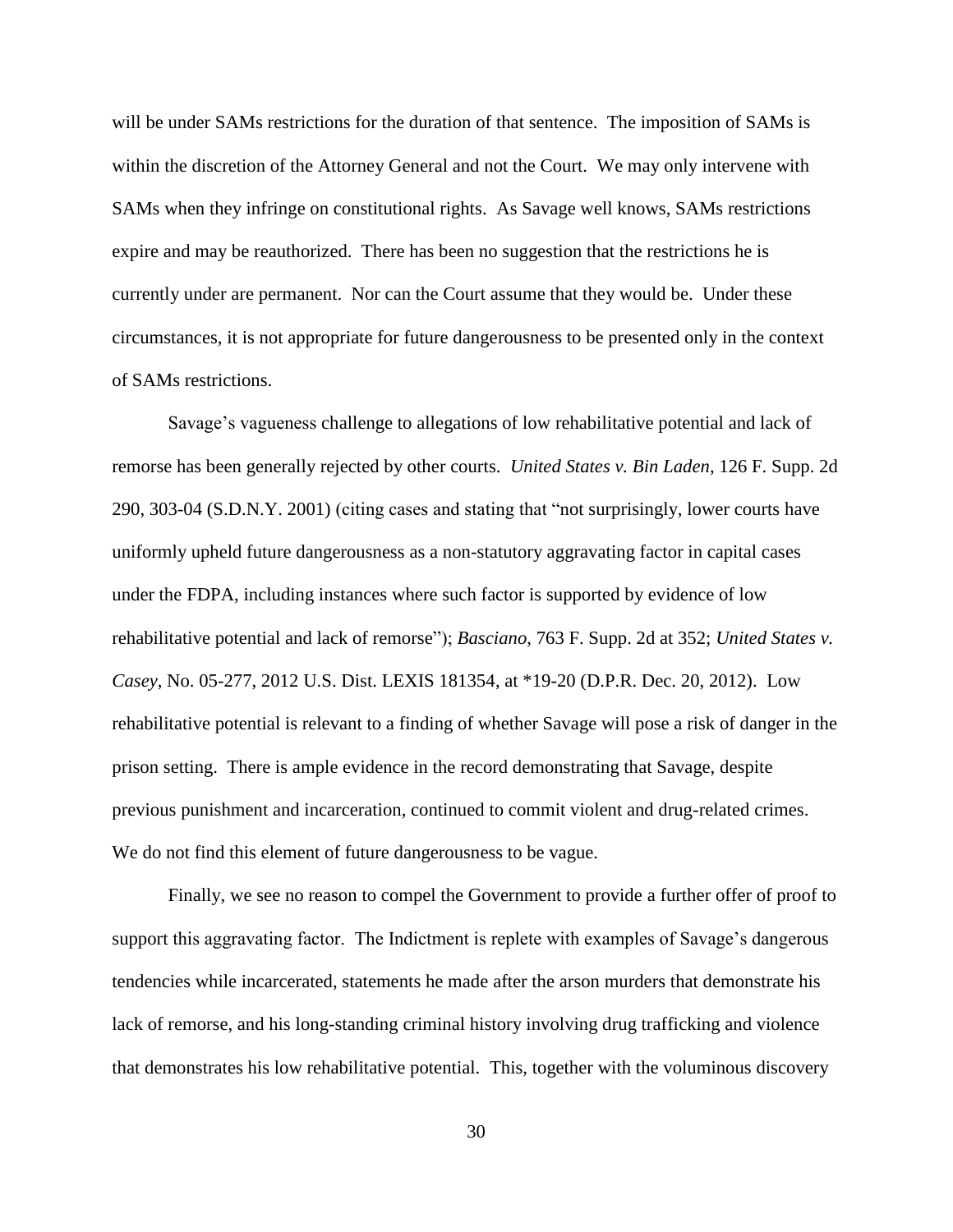provided to him, including countless intercepted Title III recordings, and the Bureau of Prison records disclosed by the Government, placed Savage on sufficient notice of the evidence the

Government intends to present to support the future dangerousness aggravating factor.

## *2. Obstruction of Justice*

Savage seeks to strike the obstruction of justice non-statutory aggravating factor as it

applies to Counts 10-16, which charge the murder of the Coleman family in aid of racketeering.

### (Savage Mot. 62.) The Government alleges that

[Savage] procured the murder of the victims to prevent Eugene Coleman from continuing to cooperate with law enforcement's criminal investigation of Savage, and also implicitly or explicitly threatened harm to others whom he believed contemplated cooperating with law enforcement against him. [Savage's] procurement of the murders of the victims had a chilling and terrorizing effect on Eugene Coleman and the remaining incarcerated witnesses in the case, and in other federal cases, who felt helpless to protect their family members from prison.

(Savage Rev. NOI 6.)

Defendant Savage argues that the obstruction of justice aggravating factor (1) is

"extraordinarily broad and vague," (2) does not serve to narrow the pool of convicted defendants subject to the death penalty, and (3) is duplicative of the crimes charged in the Indictment. (Savage Mot. 63.) In support of his vagueness and overbreadth challenge, Savage argues that it is "impossible" for a jury to ascertain how he "implicitly or explicitly threatened harm" to others whom he believed contemplated cooperating with law enforcement. (*Id*.) We disagree. The discovery provided to Defendants and the testimony and evidence presented during the guilt/innocence phase of the trial provide ample support for the Government's allegation that the purpose of, and effect of, committing the arson murders was to not only dissuade Coleman from further cooperating with law enforcement, but also silence others who may have been cooperating.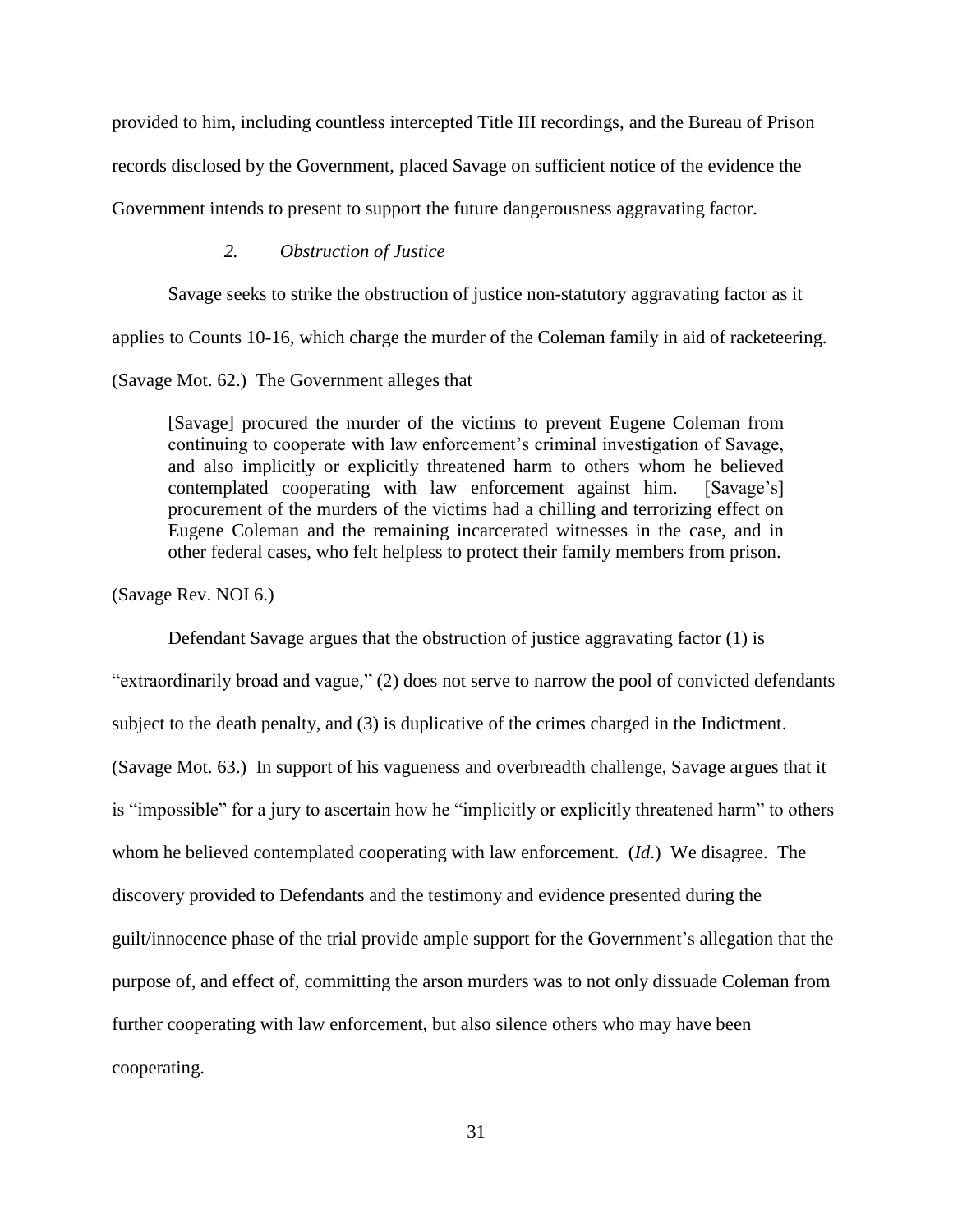The second and third arguments are related*.* Essentially, Savage contends that the obstruction of justice aggravating factor impermissibly duplicates the witness retaliation crime charged in the Indictment. Stated differently, if the jury were to find Savage guilty of witness retaliation as to the Coleman arson murders, the jury would then be asked during the sentencing phase to determine whether the obstruction of justice factor is present, after having already determined beyond a reasonable doubt the facts necessary to establish this aggravating factor. Defendant contends that this duplication frustrates the primary function of aggravating factors to narrow the category of capital defendants eligible for the death penalty.

In *Lowenfield v. Phelps*, 484 U.S. 231, 246 (1988), the Supreme Court considered whether a sentencing scheme that permitted an element of a capital offense to also be used as an aggravating factor offended the Constitution. The Court held that it was permissible to count an element of the underlying offense as an aggravating factor where the "narrowing function" occurs either at the sentencing phase of the trial or the guilt phase. Thus, "an aggravating factor that does not add anything above and beyond the offense is constitutionally permissible provided that the statute itself narrows the class of death-eligible defendants." *McCullah*, 76 F.3d at 1108 (citing *Lowenfield*, 484 U.S. at 246).

Since *Lowenfield*, most federal courts have concluded that a statutory aggravating factor that duplicates an element of the charged capital crime does not violate the Eighth Amendment. *See Llera Plaza*, 179 F. Supp. 2d at 484 (finding that the Government would not be barred from pleading as aggravating factors elements of the offenses which had been proven at the guilt phase); *Johnson*, 136 F. Supp. 2d at 559-60; *Bin Laden*, 126 F. Supp. 2d at 301; *United States v. Frank*, 8 F. Supp. 2d 253 (S.D.N.Y. 1998). Many of these cases find that the FDPA performs its narrowing function at the eligibility phase. Accordingly, Savage's argument that the obstruction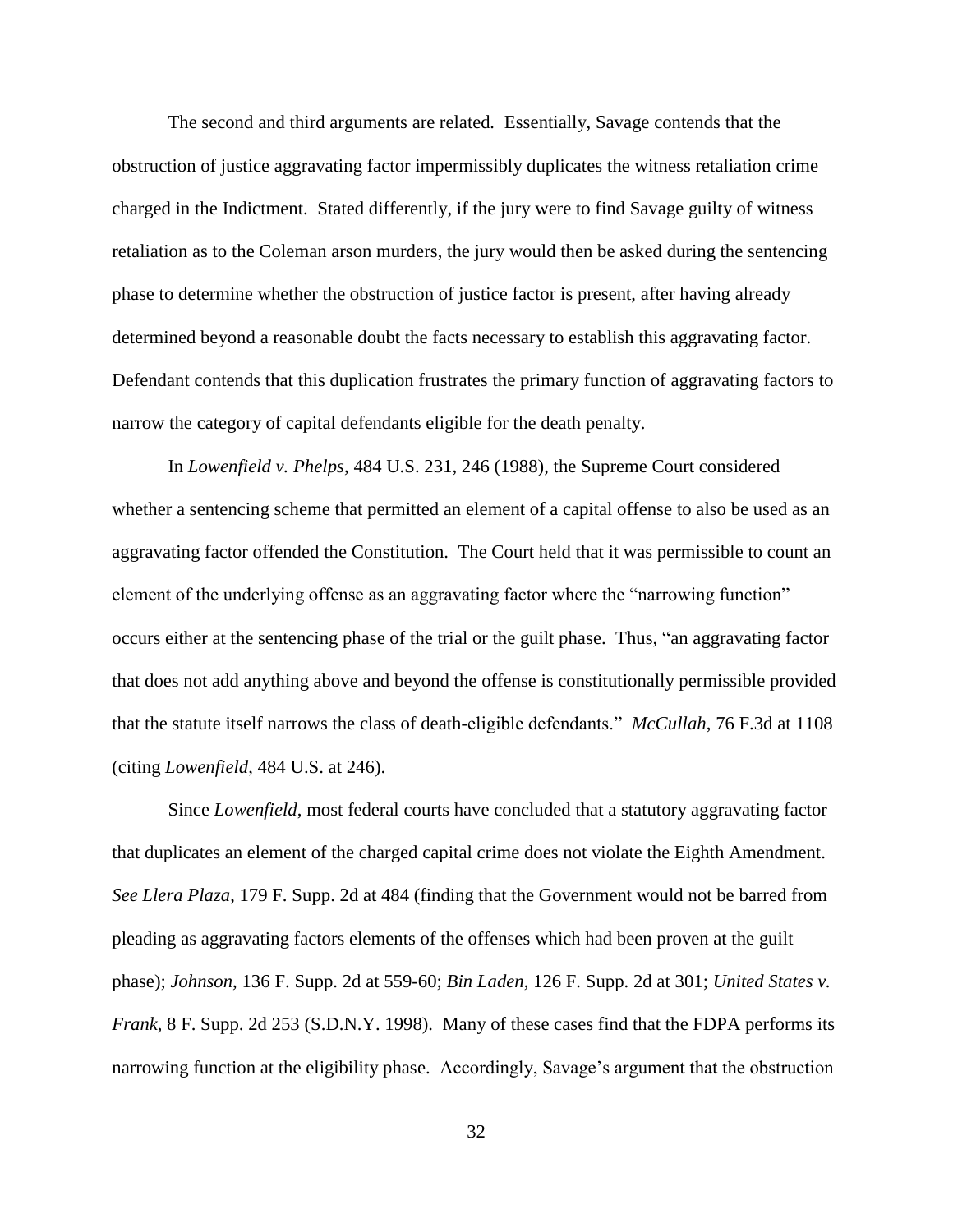of justice aggravating factor impermissibly duplicates the crimes charged in the indictment is rejected.

## *3. Contemporaneous Conviction for Another Killing*

Savage seeks to strike the aggravating of contemporaneous conviction for another killing, which asserts that "[Savage] also participated in the killing of one or more other victims and is subject to a contemporaneous conviction, as part of this case, for that killing." (Savage Rev. NOI 5.) This factor applies to all the murder counts and the retaliating against a witness count. (*Id*.) Savage argues that this aggravating factor should be stricken because (1) it is duplicative of the crimes already charged in the Indictment, (2) it is duplicative of the "multiple killings" statutory aggravating factor, and (3) that if he is found guilty of any of the crimes in the guilt phase of trial, the verdicts do not amount to "convictions" for purposes of death penalty sentencing. (Savage Mot. 59-61.)

The first argument that the factor duplicates the crimes charged in the Indictment has already been rejected. *See supra* Section II.G.2. (explaining that it is constitutionally permissible to charge aggravators that duplicate elements of the underlying offenses).

With respect to Savage's second argument that the "contemporaneous conviction for another killing" aggravating factor is duplicative of the "multiple killings" statutory aggravating factor, Savage fails to cite any legal authority. This exact argument was raised and rejected in *Llera Plaza*. The court determined that the multiple killings aggravating factor referenced killings "in a single criminal episode" whereas the simultaneous convictions aggravating factor, in contrast, referred to killings that took place in a different criminal episode. *Llera Plaza*, 279 F. Supp. 2d at 489. The court ultimately denied the defendant's motion to strike the contemporaneous killing aggravating factor because it targets a different type of criminal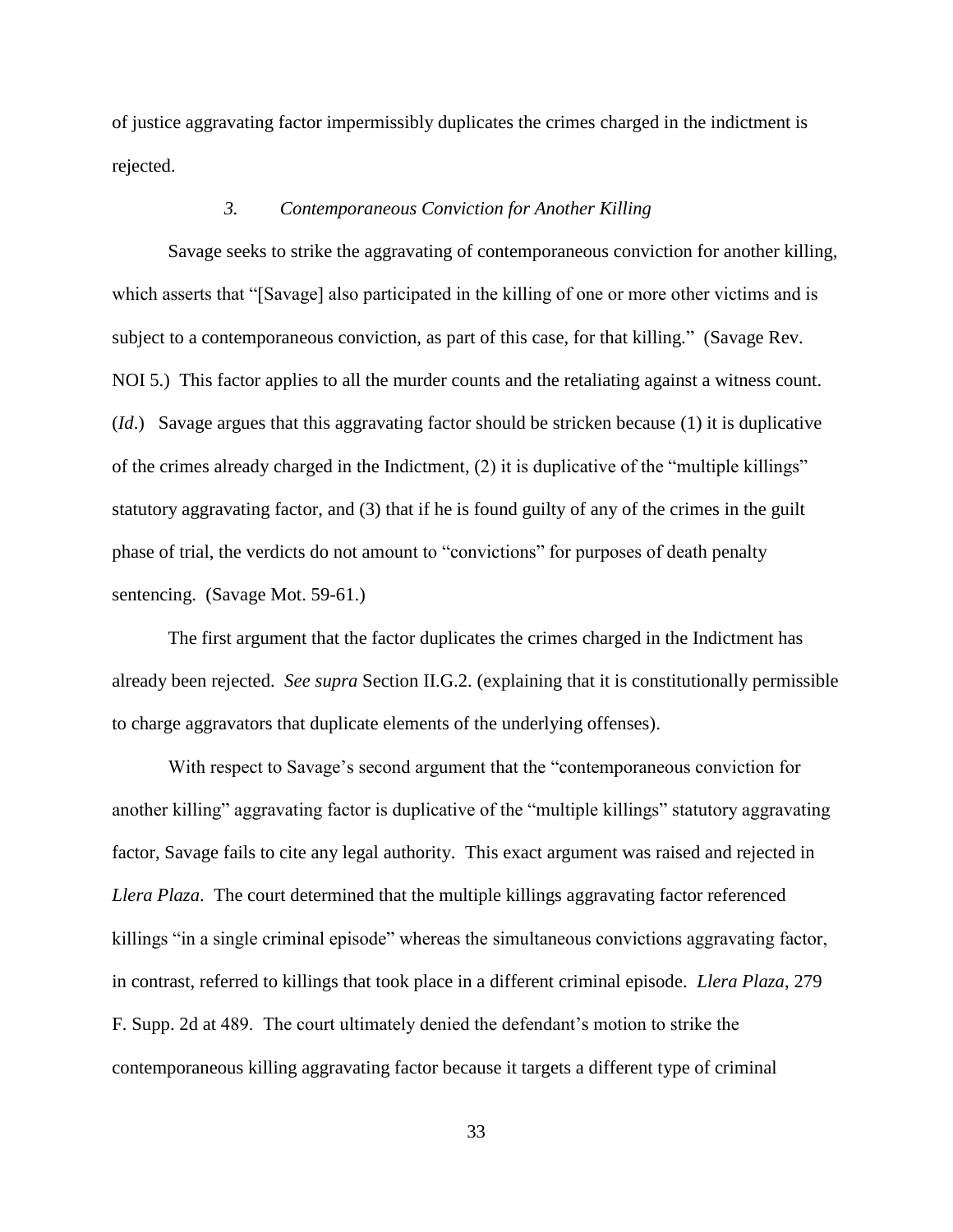conduct than the multiple killings aggravating factor. *Id*. Here, the Government has alleged the multiple killings statutory aggravating factor for the Coleman murders. This factor focuses on Savage's intent to kill more than one person in a *single* or the same criminal episode. In contrast, the contemporaneous conviction aggravating factor, which is alleged with respect to all the murder counts, focuses on killing of others in *different* criminal episodes. The two factors are not duplicative. In any event, the jury will be instructed that when weighing the aggravating and mitigating factors, they should not simply count each factor and reach a decision based on which number is greater, but rather should individually consider the weight and value of each factor in determining which sentence is appropriate. *Bolden*, 545 F.3d at 625; *see also Jones*, 527 U.S. at 399-400 ("[A]ny risk that the weighing process would be skewed was eliminated by the District Court's instruction" to the jury that it should consider the weight and value of each factor and not simply count the number of aggravating and mitigating factors).

Savage's final argument is that the factor should be stricken because "conviction" requires a judgment of conviction and not simply a verdict of guilty. In other words, if the jury determines during the guilt phase of trial that Savage is guilty of one or more of the capital crimes with which he is charged, the guilty verdict does not constitute a conviction for another killing. Savage relies on *United States v. Pitera*, 795 F. Supp. 571, 573 (E.D.N.Y 1992). In *Pitera*, the court observed that the capital statute at issue, which fell under the Anti-Drug Abuse Act of 1988 ("ADAA") and not the FDPA, and the aggravating factor alleged by the Government under the ADAA, was silent as to the definition of "conviction."<sup>17</sup> 795 F. Supp. at 577. The court concluded, based on the rule of lenity and the requirement that aggravating

 $\overline{\phantom{a}}$ 

<sup>&</sup>lt;sup>17</sup> The statutory aggravating factor under the ADAA that was at issue in *Pitera* has since been repealed. *See* 21 U.S.C. § 848. In the repeal, Congress effectively consolidated the procedural death penalty provisions in the ADAA with the procedures set forth in the FDPA. *See United States v. Hager*, 530 F. Supp. 2d 778, 781 (E.D. Va. 2008).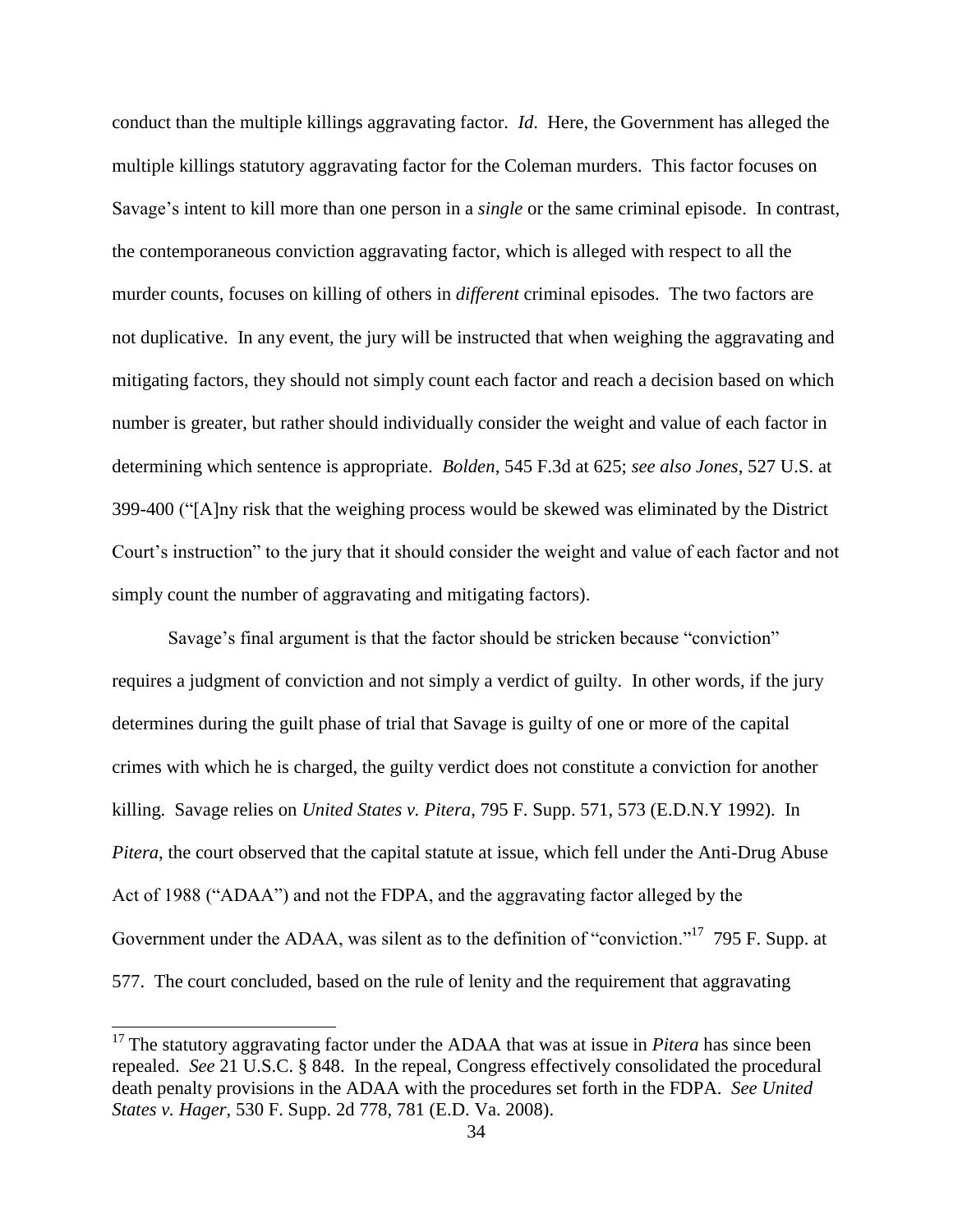factors serve to narrow the class of death-eligible defendants, that "conviction" required "a judgment of conviction and not simply a plea or verdict of guilty." *Id*. This exact argument and reliance on *Pitera* was rejected by the district court in *Llera Plaza.* As pointed out in *Llera Plaza*, the court's holding in *Pitera* actually undermines the argument that a murder conviction for purposes of the contemporaneous convictions aggravating factor requires more than a guilty verdict because the court in *Pitera* "confined its holding by pointing out that the government remained 'free to proffer evidence of . . . additional homicides as non-statutory aggravating factors.'" *Llera Plaza*, 179 F. Supp. 2d at 488 (quoting *Pitera*, 795 F. Supp. at 577). For the same reasons that the argument was rejected in *Llera Plaza*, we find Savage's argument to be unavailing. Accordingly, Savage's request to strike the contemporaneous convictions nonstatutory aggravating factor will be denied.

## **H. Aggravating Factors Alleged Against Northington**

Northington seeks to strike one statutory aggravating factor – grave risk of death to additional persons – and two non-statutory aggravating factors – victim impact and future dangerousness.<sup>18</sup>

We have already addressed the statutory aggravating factor of grave risk of death to additional persons, *see supra* Section II.F.1, and determined that, with respect to Savage, the Government's Revised Notice of Intent failed to provide sufficient detail to put Defendants on notice of this aggravating factor. We reach the same conclusion with respect to Northington. The Government shall submit an outline of the evidence it intends to use at the sentencing phase in support of its allegation that in committing the murder of Tybius Flowers, Northington "created a grave risk of death to one or more persons in addition to the victim of the offense."

 $\overline{\phantom{a}}$ 

 $18$  The aggravating factors challenged by Northington are alleged with respect to Count 7 only. Count 7 charges Northington with the murder of Tybius Flowers in aid of racketeering.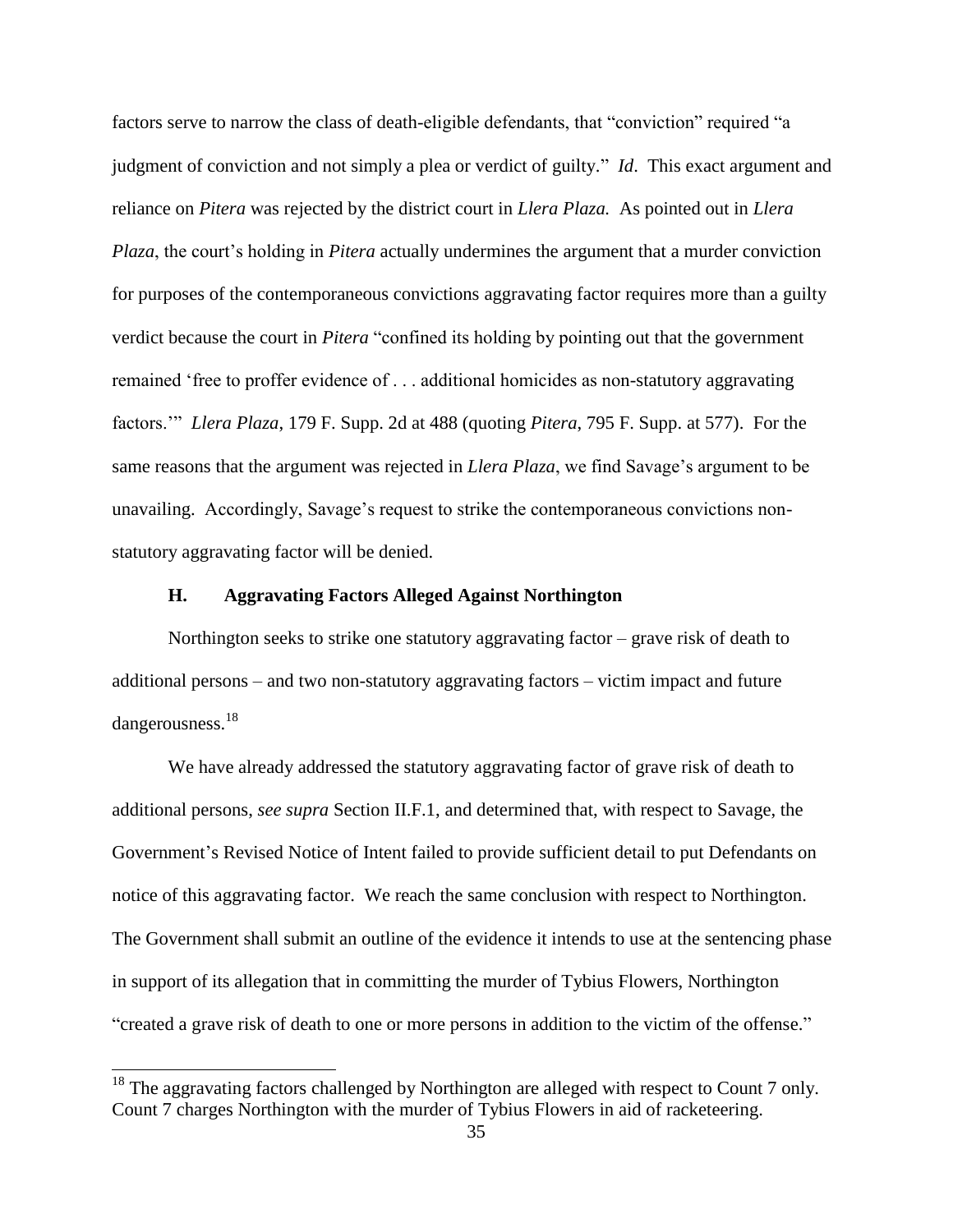We have also addressed the non-statutory aggravating factor of victim impact, *see supra* Sections II.D.4 & II.F, and determined that, with respect to Savage and Merritt, the Government's Revised Notice of Intent failed to provide sufficient notice of the victim impact evidence it intends to introduce during the sentencing phase of trial. We also determined that without more information, we are not in a position to consider Defendant's specific evidentiary and constitutional objections to victim impact evidence. We reach the same conclusion with respect to Northington. The Government shall submit any victim impact statements in its possession. To the extent a victim has not prepared a statement, the Government shall submit an outline of the specific evidence about which that victim will testify.

We have also addressed the non-statutory aggravating factor of future dangerousness, *see supra* Section II.G.1, and determined that, with respect to Savage, the constitutional challenges to this factor lacked merit. We also concluded that the Government's Revised Notice of Intent, together with the Indictment and all evidence in the record in this case, placed Savage on sufficient notice of this factor. We reach a different conclusion with respect to Northington. Unlike the record as to Savage, we have seen no evidence that touches upon Northington's potential for future dangerousness in the prison setting, low rehabilitative value, or lack of remorse. Accordingly, with respect to Northington, the Government shall provide an outline of the evidence it intends to introduce in support of this aggravating factor. *See Llera Plaza*, 179 F. Supp. 2d at 474 ("The court will therefore order the government to submit an outline of the evidence it intends to introduce to support the non-statutory aggravating factor of 'future dangerousness.' This outline will include a description of any unadjudicated act of misconduct that the government intends to prove.").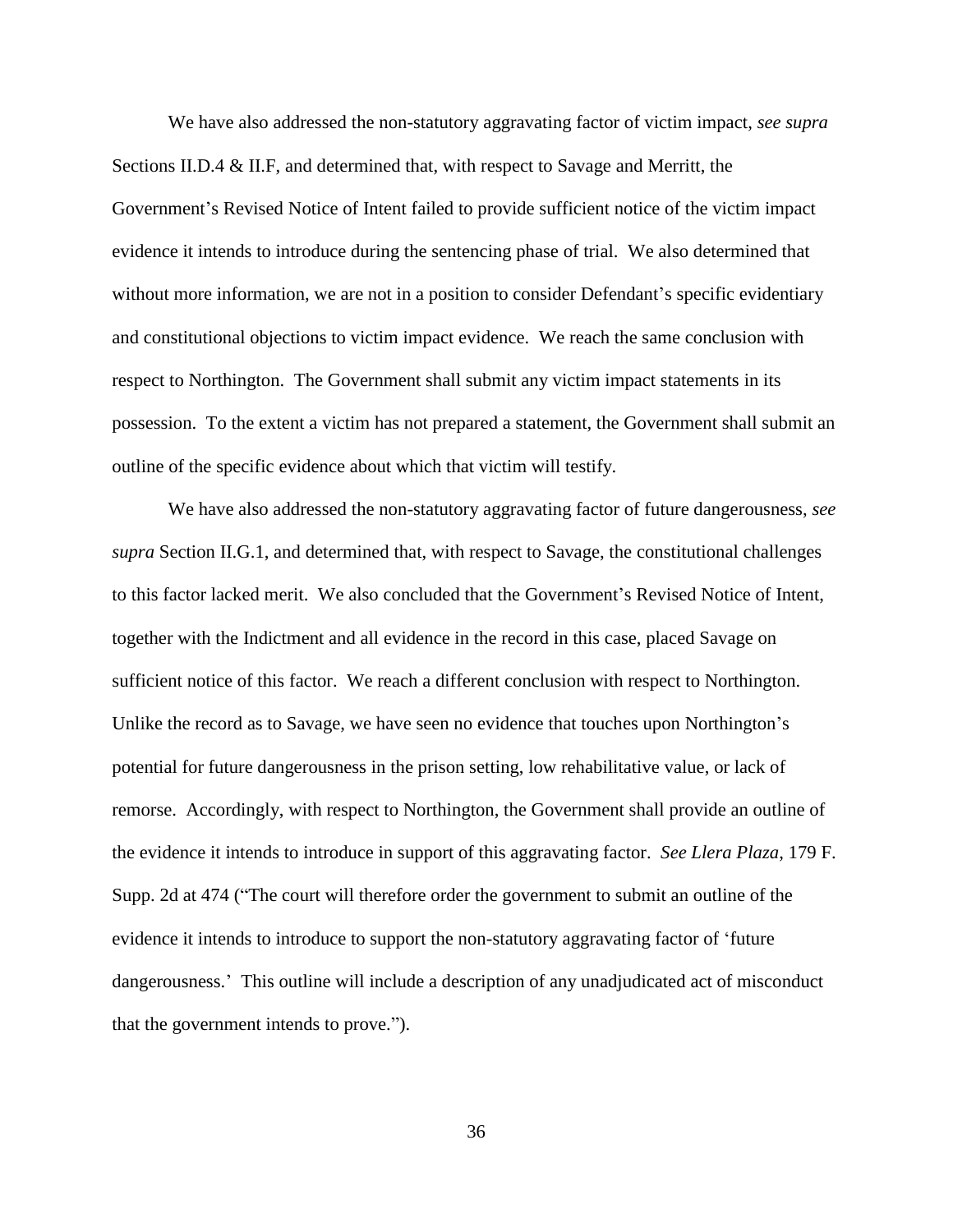## **I. Vicarious Liability for Aggravating Factors**

Finally, Savage requests oral argument or a hearing to address the argument that certain of the aggravating factors are not relevant to his actual conduct and intent based on a theory of vicarious liability. (Savage May 5, 2013 Ltr, ECF No. 1296.) Defendant points to the grave risk of death to additional persons and heinous, cruel and depraved manner of committing the offense aggravating factors. Defendant fails to point to any authority and we are aware of none that precludes the vicarious imposition of aggravating factors on a defendant when the evidence supports a reasonable inference that the defendant knew how the murders would be committed. Savage's request to be heard on this argument is denied.

# **III. CONCLUSION**

For the foregoing reasons, Defendant Kaboni Savage's Motion to Strike Aggravating Circumstances or in the Alternative to Compel Discovery is granted in part and denied in part, Defendant Robert Merritt's Motion to Strike or Modify the Notice of Intent to Seek the Death Penalty is granted in part and denied in part, and Defendant Steven Northington's Motion to Strike Aggravating Factors is granted in part and denied in part.

An appropriate Order will follow.

## **BY THE COURT:**

 **R. BARCLAY SURRICK, J.**

**\_\_\_\_\_\_\_\_\_\_\_\_\_\_\_\_\_\_\_\_\_\_\_\_\_\_\_**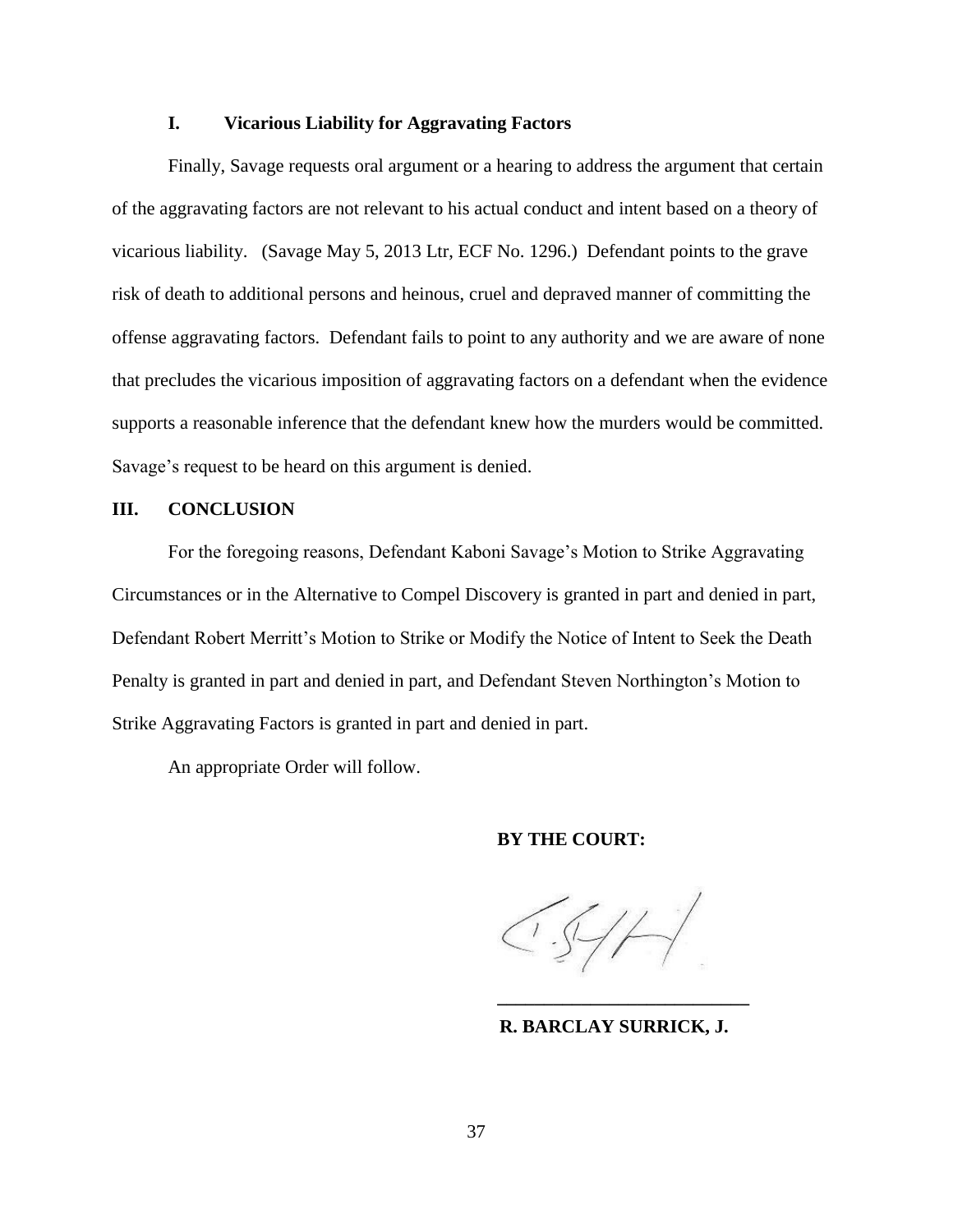# IN THE UNITED STATES DISTRICT COURT FOR THE EASTERN DISTRICT OF PENNSYLVANIA

| UNITED STATES OF AMERICA  |                   |
|---------------------------|-------------------|
|                           | CRIMINAL ACTION   |
| V.                        |                   |
|                           |                   |
| KABONI SAVAGE             | $NO. 07-550-03$   |
| ROBERT MERRITT            | $NO. 07-550 - 04$ |
| <b>STEVEN NORTHINGTON</b> | $NO. 07-550 - 05$ |
|                           |                   |

## **O R D E R**

**AND NOW**, this 10th day of May, 2013, upon consideration of Defendant Kaboni Savage's Motion to Strike the Revised Notice of Intent to Seek the Death Penalty (ECF No. 373), Defendant Robert Merritt's Motion to Strike or Modify the Notice of Intent to Seek the Death Penalty (ECF No. 368), and Defendant Steven Northington's Motion to Strike Aggravating Circumstances or in the Alternative to Compel Discovery (ECF No. 364), it is **ORDERED** as follows:

- 1. Robert Merritt's Motion (ECF No. 368) is **GRANTED** in part and **DENIED** in part as follows:
	- A. Defendant's request for an evidentiary outline concerning the vulnerable victim aggravating factor is **GRANTED**. The Government shall provide this information on or before Wednesday, May 15, 2013.
	- B. Defendant's request for additional information concerning the victim impact aggravating factor is **GRANTED**. The Government shall provide all victim impact statements, or in the alternative, an outline of the evidence it intends to present with respect to each victim witness, on or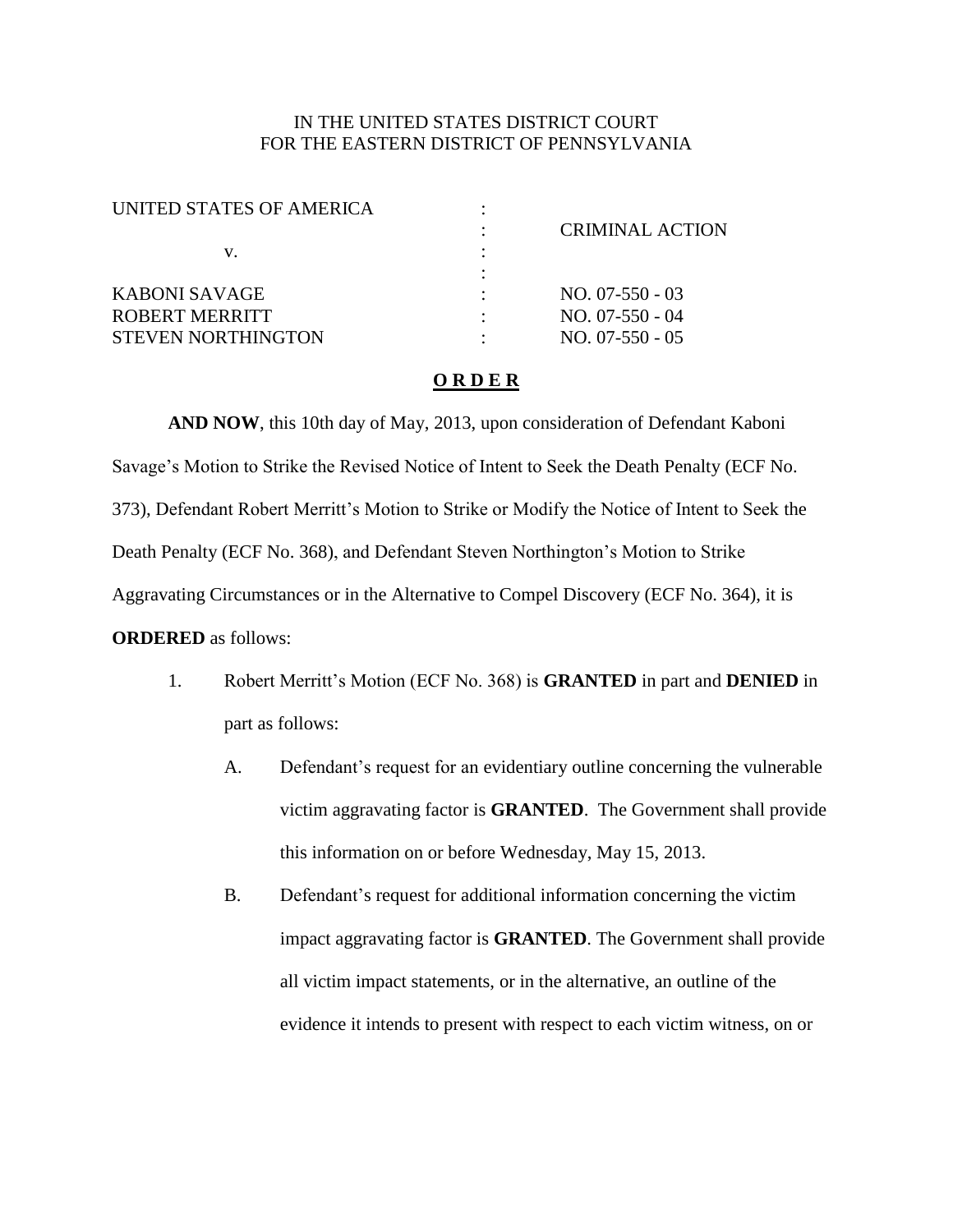before Wednesday, May 15, 2013. Upon receipt of this information, Merritt may renew objections to the proposed victim impact evidence.

- C. All other relief sought by Merritt is **DENIED**.
- 2. Kaboni Savage's Motion (ECF no. 373) is **GRANTED** in part and **DENIED** in part as follows:
	- A. Defendant's request for an evidentiary outline concerning the vulnerable victim aggravating factor is **GRANTED**. The Government shall provide this information on or before Wednesday, May 15, 2013.
	- B. Defendant's request for additional information concerning the victim impact aggravating factor is **GRANTED**. The Government shall provide all victim impact statements, or in the alternative, an outline of the evidence it intends to present with respect to each victim witness, on or before Wednesday, May 15, 2013. Upon receipt of this information, Savage may renew objections to the proposed victim impact evidence.
	- C. Defendant's request for an evidentiary outline concerning the grave risk of death to additional persons aggravating factor is **GRANTED**. The Government shall provide this information on or before Wednesday, May 15, 2013.
	- D. All other relief sought by Savage is **DENIED**.
- 3. Steven Northington's Motion (ECF No. 364) is **GRANTED** in part and **DENIED** in part as follows:
	- A. Defendant's request for an evidentiary outline concerning the grave risk of death to additional persons aggravating factor is **GRANTED**. The